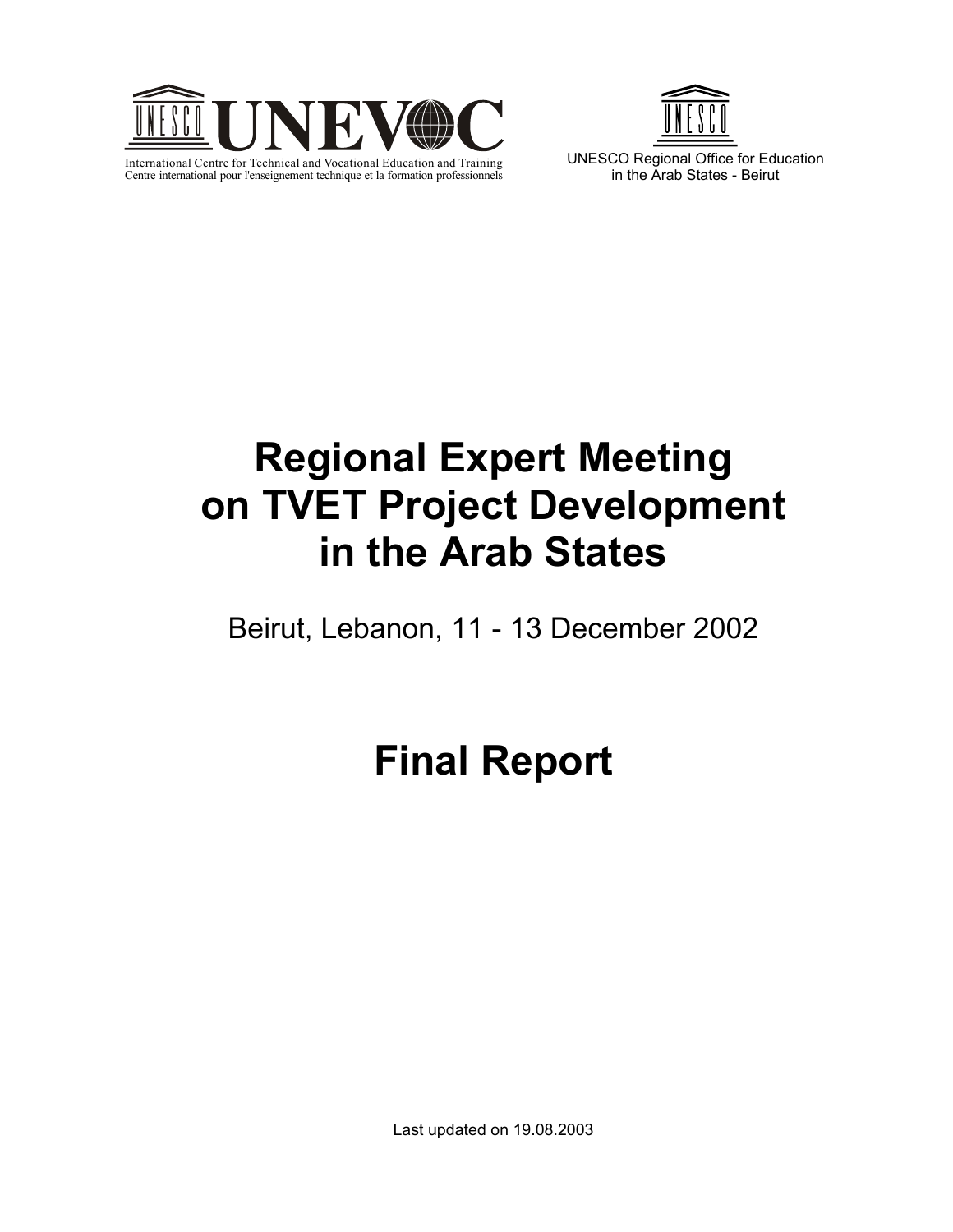**UNESCO International Centre for Technical and Vocational Education and Training** 

UNESCO-UNEVOC International Centre Görresstr. 15 53113 Bonn **Germany** Tel: [+49] (228) 243370 Fax: [+49] (228) 24337-77 E-mail: bonn@unesco.org info@unevoc.unesco.org Website: www.unevoc.unesco.org

## **UNESCO Regional Office – Beirut**

B.P. 5244 Beirut Lebanon Tel: [+961] (1) 850013/4/5 – 850075 Fax: [+961] (1) 824854 E-mail: beirut@unesco.org Website: http://portal.unesco.org/beirut

This report is available for download in Arabic, English and French on the following website: www.unevoc.unesco.org/arabstates.

Editor of the English Version: Hans Krönner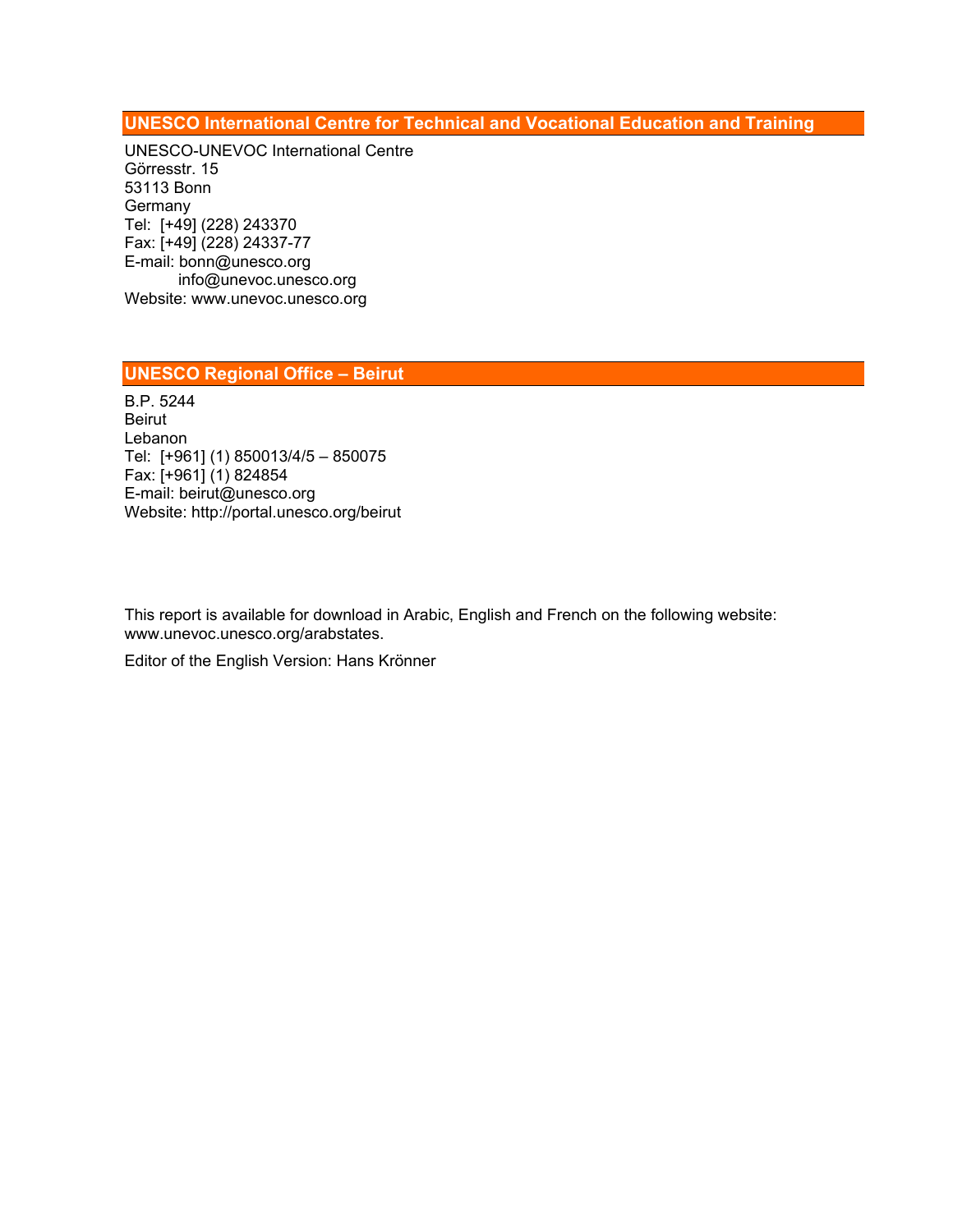# **Content**

| 1 |                  |                                                          |  |
|---|------------------|----------------------------------------------------------|--|
|   | 1.1              |                                                          |  |
|   | 1.2              |                                                          |  |
|   | 1.3              |                                                          |  |
|   | 1.4              |                                                          |  |
|   | 1.5              |                                                          |  |
|   | 1.6              |                                                          |  |
|   | 1.7              |                                                          |  |
| 2 |                  |                                                          |  |
|   |                  |                                                          |  |
|   | 2.1              |                                                          |  |
|   | 2.2              |                                                          |  |
|   | 2.3              |                                                          |  |
| 3 |                  |                                                          |  |
|   | 3.1              |                                                          |  |
|   | 3.2 <sub>2</sub> |                                                          |  |
|   |                  |                                                          |  |
| 4 |                  |                                                          |  |
|   | 4.1              |                                                          |  |
|   | 4.2              |                                                          |  |
|   | 4.3              |                                                          |  |
|   | 4.4              | List of Working Papers Submitted for TVET Initiative 26  |  |
|   | 4.5              | Experts Opinions on Joint Cooperation in TVET Projects28 |  |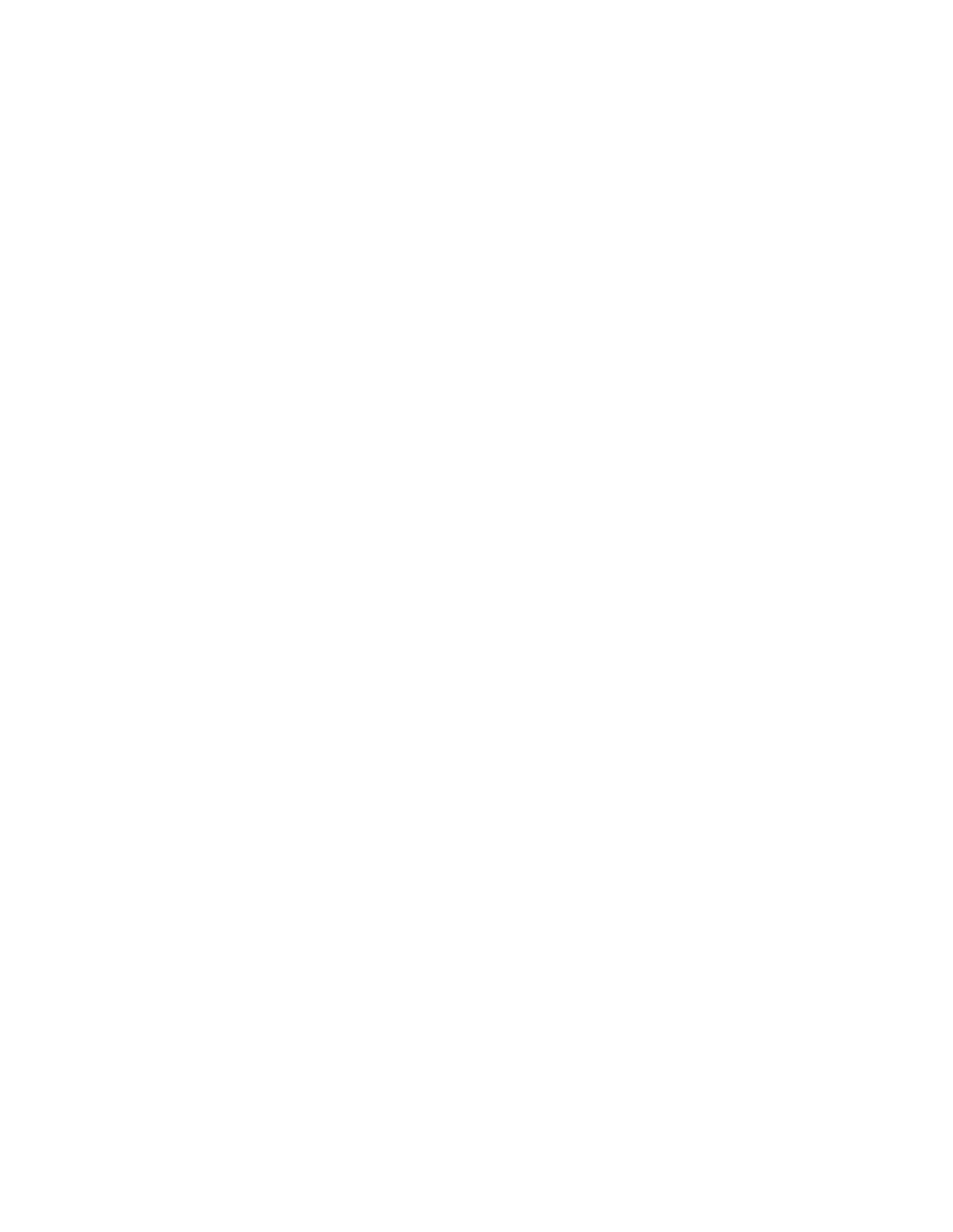# **Organization of the Meeting**

## **1.1 Introduction**

The UNESCO Regional Office for Education in the Arab States – Beirut and the UNESCO International Centre for Technical and Vocational Educational and Training (UNESCO-UNEVOC International Centre) in Bonn jointly organized the Regional Expert Meeting on TVET Project Development in the Arab States held in Beirut, Lebanon, from 11 to13 December 2002, as part of the International programme on Technical and Vocational Education and Training for Citizenship and the World of Work (UNESCO's Approved programme and Budget for 2002- 2003, 31C/5).

The UNESCO programme on technical and vocational education and training (TVET) is calling for the expansion of cooperation between Member States on TVET development and on projects initiation, with emphasis on the least developed countries and regions with respect to economic growth. The TVET programme is also calling for integration of youth and learners' needs within programmes and training opportunities to activate their role in socio-economic development and employment. Strong cooperation and coordination between the formal and non-formal sectors of education and training are needed on the main issues affecting TVET development at the national, regional and international levels. Participation of business and industry, labour unions and nongovernmental organizations (NGOs) is very important in the developmental process of regional cooperation in TVET.

UNESCO is committed to TVET development cooperation with international and regional organizations in many regions around the world, including the Arab States. This commitment is part of the results and recommendations of UNESCO's Second International Congress on Technical and Vocational Education (Seoul, April 1999), and the UNESCO's Revised Recommendations on TVET (2001) published jointly by UNESCO and ILO.

## **1.2 Objectives**

The Organizing Committee established a set of objectives for the Expert Meeting in communication with Member States and UNEVOC Network partners in the region, through the National Commissions for UNESCO. The objectives include the following:

- 1. Activate regional cooperation between Member States and UNEVOC institutions in the area of TVET development;
- 2. Identify priority areas in TVET development and cooperation for the Arab States; and
- 3. Preparation of documents related to TVET projects required for the mobilization of funding.

## **1.3 Documents**

In September 2002, the UNESCO Regional Office – Beirut and the UNESCO-UNEVOC International Centre launched a Call for Discussion Papers to stimulate regional cooperation in TVET in the Arab States. The Call of Discussion Papers was part of the regional and international cooperation on TVET development based on the mid-term Strategy of UNESCO for 2002 to 2007. The call was addressed to TVET specialists and experts (mainly in the Arab States and UNEVOC Centres and Associate Centres) in order to mobilize proposals and ideas for

regional cooperation in the development of TVET, based on key topics that have been recommended for such cooperation. These recommended topics include the following:

- 1. Recognition, accreditation and qualifications frameworks;
- 2. Contents and quality of TVET;
- 3. Staff;
- 4. Information and communication technologies (ICTs);
- 5. Access of girls and women to TVET;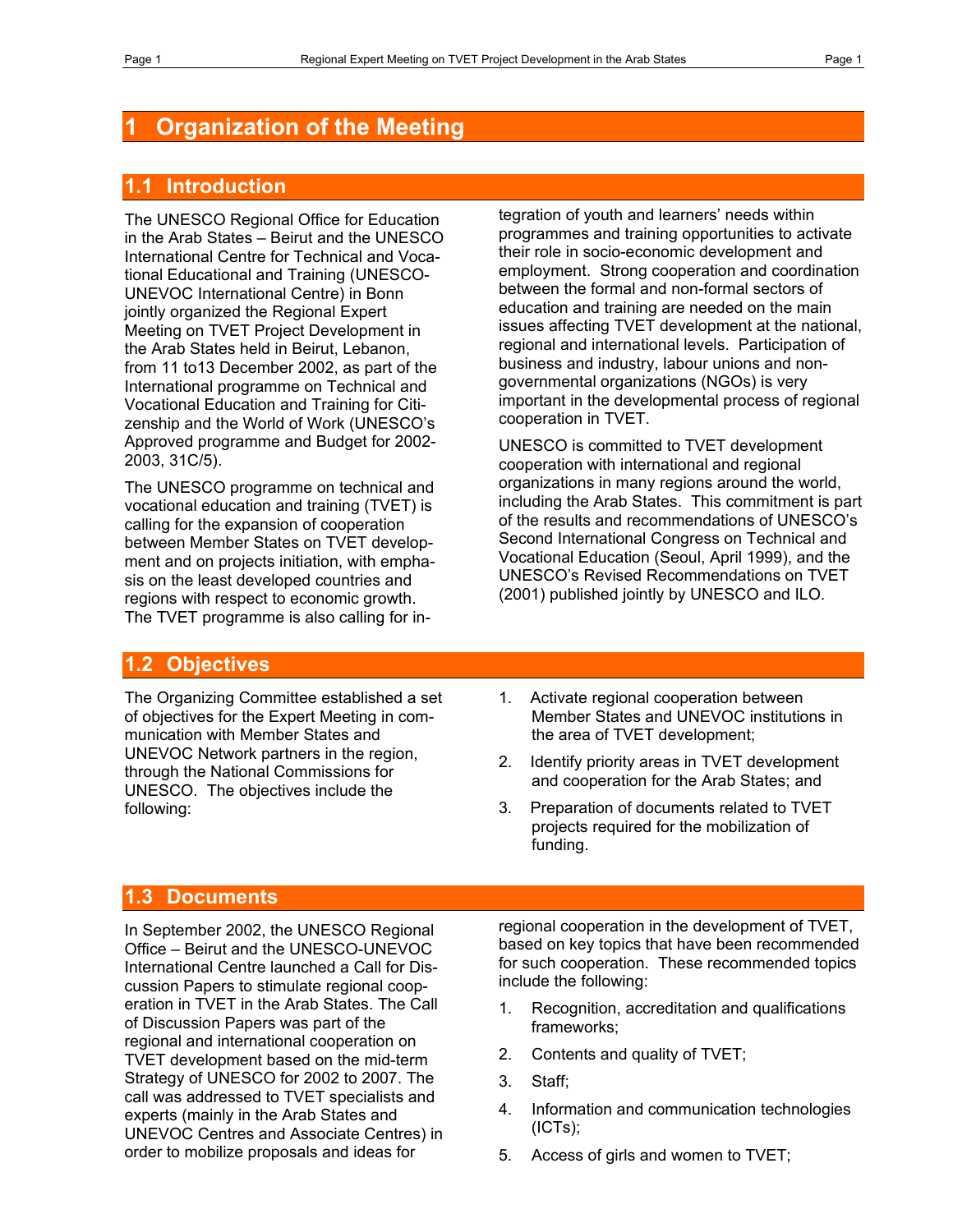- 6. Employment and cooperation with the private sector; and
- 7. Skills development in and for the informal sectors.

Each paper was expected to consist of:

- An analysis of the situation (identification of main issues);
- Past and current reforms and developments;
- Current needs for improvement;
- Strengths and weaknesses of the country's institutions' response to changes;
- Potential areas of collaboration within the region;
- Benefits and risks of an Arab States regional approach to tackle the problem.

Following the Call of Discussion Papers, communication was established with selected international and regional organizations to explain the regional TVET initiative and the importance to nominate professionals to participate in the expert meeting in Beirut, which was expected to reflect on current and future programme areas of TVET in

the Arab States. Apart from experts from Member States, several other organizations and agencies responded to the invitation, which included

- The International Labour Organization (ILO),
- The United Nations Relief and Works Agency for Palestine Refugees in the Near East (UNRWA),
- The European Training Foundation (ETF),
- The German Agency for Technical Cooperation (GTZ),
- The European Commission and the European-Jordanian Action for the Development of Enterprise (EJADA), and
- The Arab Bureau for Education in the Gulf States (ABEGS)/ the Arab Open University.

More than 30 papers, reports and abstracts of project proposals have been prepared for the TVET Initiative on Regional Cooperation. The papers were reviewed jointly by the UNESCO Regional Office – Beirut and the UNESCO-UNEVOC International Centre. The Call of Discussion Papers itself as well as most of the papers are available at the following website: www.unevoc.unesco.org/arabstates. The list of authors and the titles of the papers are presented in Annex 4.4 (page 26).

# **1.4 Participants**

Participants in the Meeting were 29 officials, experts, and specialists responsible for TVET development in the Arab States Region. The experts are representatives of: Bahrain, Egypt, Iraq, Jordan, Lebanon, Morocco, Saudi Arabia, Sudan, Syria, Tunisia, UAE, Yemen, UNESCO, ILO, UNRWA, European Training Foundation

(ETF), German Agency for Technical Cooperation (GTZ), European Commission/Euro-Jordanian Action for the Development of Enterprise (EJADA), and the Arab Bureau for Education in the Gulf States (ABEGS)/ Arab Open University.

The list of Participants is presented in Annex 4.3 (page 24).

# **1.5 Opening of the Meeting**

The Meeting was declared open under the patronage of H. E. Mr Abdel-Rahim Murad, Minister of Education and Higher Education on Wednesday, 11 December 2002 at the UNESCO Regional Office – Beirut. Mrs Salwa Ba'asiri, Secretary General of the Lebanese National Commission for UNESCO, and other distinguished officials from public and private TVET institutes in Lebanon attended the opening.

After the Lebanese National Anthem, Mr Victor Billeh, Director of UNESCO Regional Office – Beirut welcomed the patronage of H. E. the

Minister of Education and Higher Education for the Expert Meeting, and his presence in the opening. He urged participants to take advantage of being together in the Meeting to focus their efforts on priority areas related to TVET in their countries and the Arab region. He mentioned that secondary and technical-vocational education is receiving the attention of many officials in the region, especially when they link such programmes to Education for All (EFA) Framework for Action.

Mr Philippe Garnier, Coordinator of Activities and Representative of ILO Regional Office – Beirut spoke on linking TVET to labour market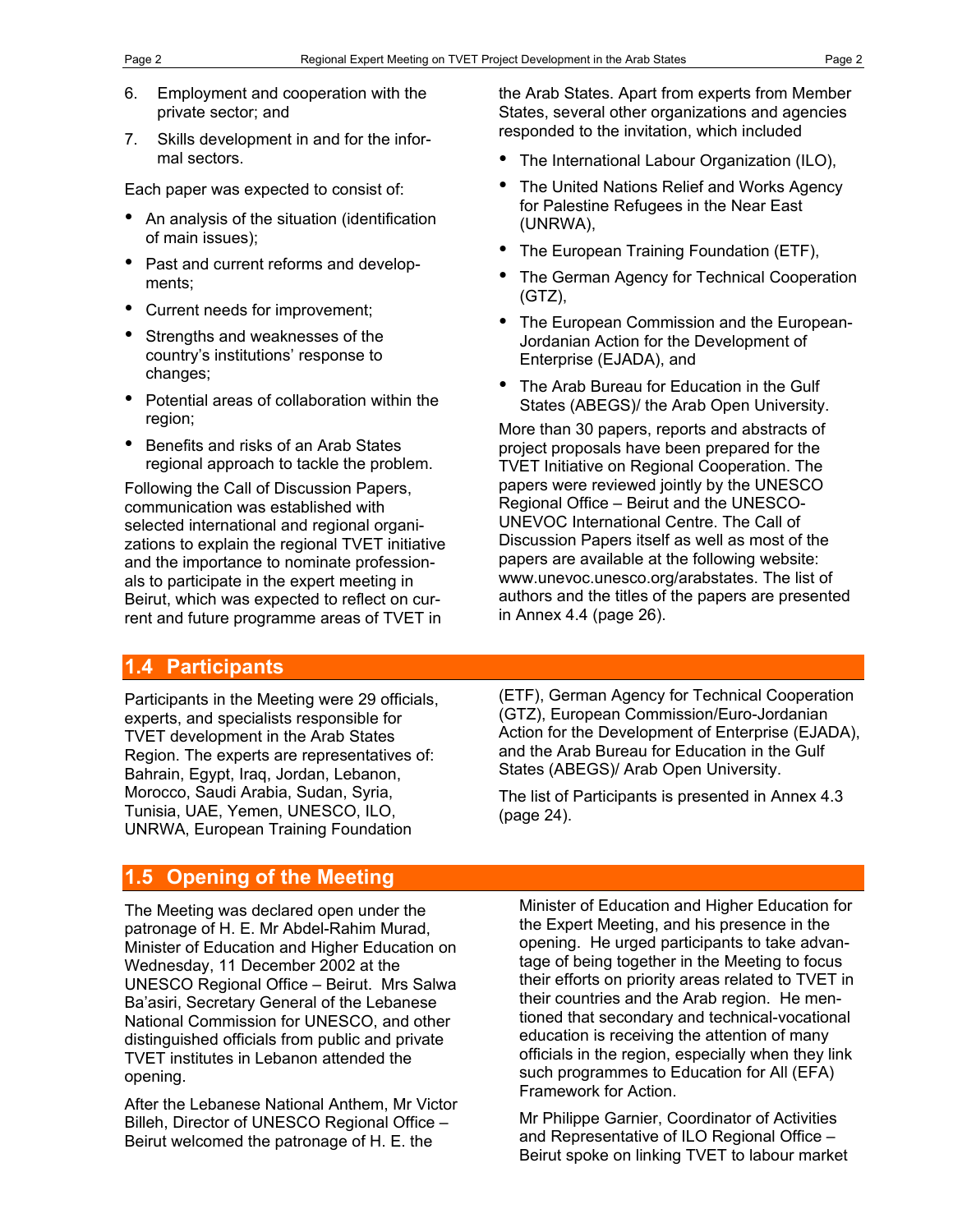needs (national, regional and international), and the effort of UNESCO and ILO in adopting the Revised Joint Recommendations on TVET (2001) around the world.

Mr Hans Krönner, Chief of Information and Network, and Representative of UNESCO UNESCO-UNEVOC International Centre – Bonn spoke on how to make effective use of available resources in the region to serve the objectives of TVET development. He mentioned the process of providing technical support for the Field Offices (including the Arab States region) in certain areas of programme and projects development in TVET. Examples from other regions (Africa and Asia) on TVET joint cooperation were stated in the speech.

H. E. the Minister of Education and Higher Education, Mr Abdel-Rahim Murad, in his opening speech, highlighted the importance of regional cooperation between the Arab countries in TVET development. He mentioned the effort of the Lebanese government in reconstruction of new schools and programmes in all areas of

Lebanon (especially in the South), and how to make such programmes and specialization linked to developments in the labour market. In doing so, he mentioned the experience of cooperation between public and private sectors, initiation of new specializations (i.e. electricity, construction, mechanics, information technology), and cooperation with GTZ Germany on the introduction of the dual system in Lebanon. He welcomed the experts in Lebanon and wished them a fruitful Meeting. He thanked UNESCO for taking the initiative in calling and organizing this Meeting for the Arab countries, in cooperation with the UNESCO-UNEVOC International Centre in Bonn.

At the end of the opening ceremony, H. E. the Minister officially launched the Regional TVET Initiative in the Arab States region through the UNEVOC website:

www.unevoc.unesco.org/arabstates.

The speeches of the Opening Ceremony are presented in Annex 4.4 (page18).



Regional Expert Meeting on TVET in the Arab States, Beirut, 11-13 December 200

# **1.6 Procedural Session**

The procedural session was chaired by H. E. Mr Munther Masri, President of the National Centre for Human Resources Development - Jordan, former Member of the Advisory Committee for UNEVOC Project.

After welcoming the participants, and initial nominations for the Meeting Bureau, the participants agreed on the Bureau as follows:

# **Chairperson:**

Mr Yousef Dia (Lebanon)

#### **Vice Chairpersons:**

Mr Ali Ahmed Sayed Ali (Egypt) Mr Mazin Juma (Iraq)

Mr Larbi Bellarbi (Morocco) Mr Tarik Althwaini (Saudi Arabia)

## **Rapporteur:**

Mr Abdel-Rahim Abdel-Jaber (Jordan)

The Chairperson, Mr Yousef Dia had asked all participants to cooperate with the Rapporteur, Mr Abdel-Rahim Abdel-Jaber in providing recommendations and suggestions during the three days in order to facilitate preparing the final report of the meeting and other necessary documents, as immediate outputs and results for the Expert Meeting.

The Chairperson requested Mr Sulieman Sulieman, UNESCO Regional Office – Beirut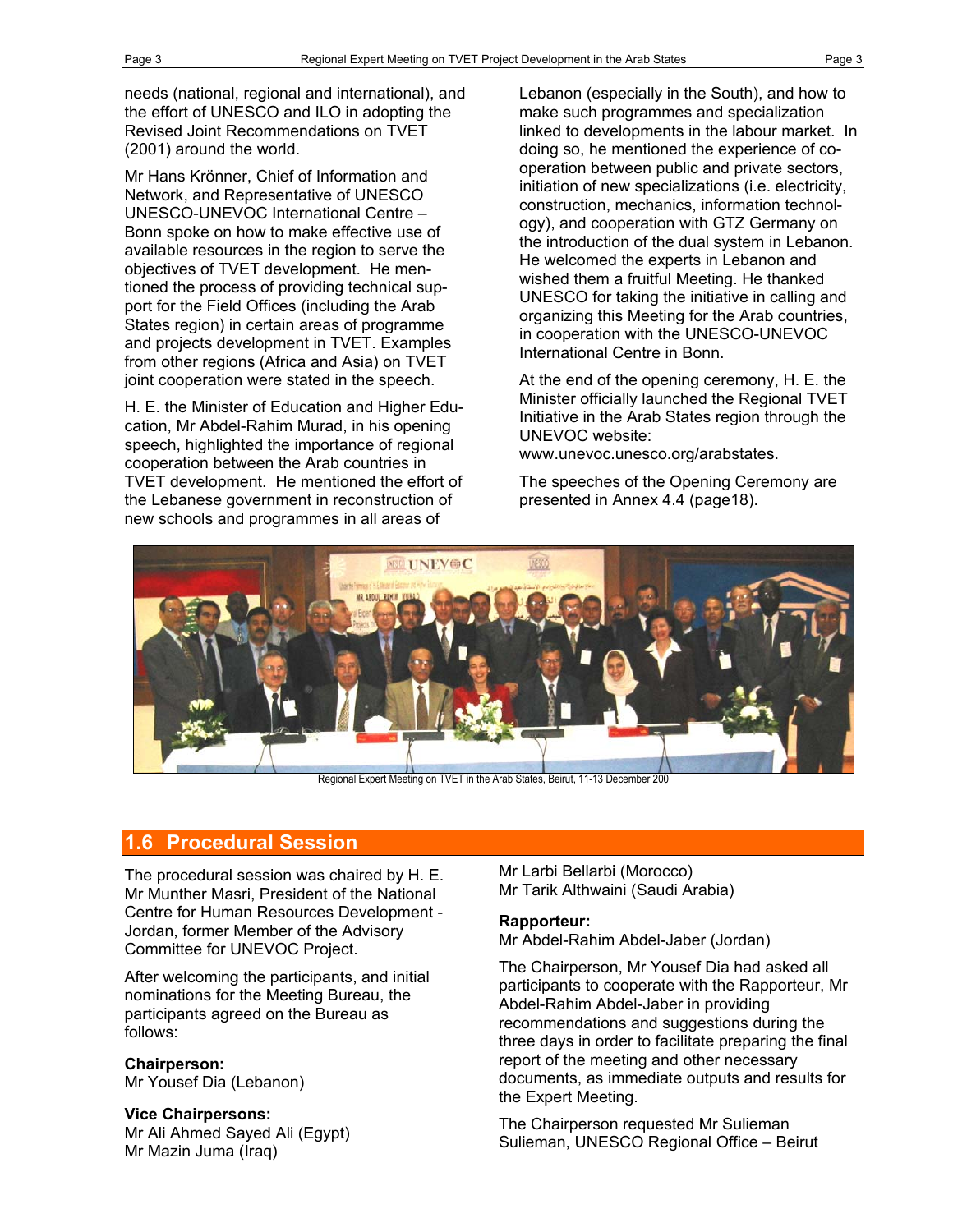(Coordinator of the Meeting), to review the provisional programme. As discussion was held on parts of the plenary sessions. The participants requested that the speeches of H. E. Mr Abdel-Rahim Murad, Minister of Education and Higher Education, and Mr Victor Billeh Director of UNESCO Regional Office – Beirut, to be considered as part of the Meeting documents. These speeches included important insights and guidelines

## **1.7 Closing of the Meeting**

The final session was held on Friday, 13 December 2002. The session was chaired by H. E. Mr Munther Masri, as Mr Yusef Dia, was engaged in another office commitment.

Mr Masri asked the Coordinators/Rapporteurs of the three Working Groups A, B, and C to present the results of the Working Groups, based on the assigned tasks and topics for each group.

The reports of the Working Groups A, B and C were presented by the Groups' Coordinators and Rapporteurs as follows:

- Group A: Recognition, Accreditation and Qualifications Frameworks, and Content and Quality of TVET: Mr Munther Masri and Mr Hans Krönner.
- Group B: Staff, Information and Communication Technologies, and Access of Girls and Women to TVET: Ms Sara Al-Oraini and Mr Hatim Amara.
- Group C: Employment and Cooperation with the Private Sector, and Skills Development at the Informal Sector: Mr Aboubakr Badawi and Mr Abdel Kaher Zaemey.

Mr Abdel-Rahim Abdel-Jaber, Rapporteur of the Meeting, reviewed the main discussions during the plenary sessions. He explained briefly the next steps that he will take in preparing the final report (in cooperation with the UNESCO Office – Beirut and the

supporting several issues related to technical and vocational education and training development in Arab countries.

After minor comments on certain sessions, the participants adopted the programme (agenda) in the format prepared by UNESCO Regional Office-Beirut.

The meeting programme is presented in Annex 4.2 (page 23).

UNESCO-UNEVOC International Centre). He expressed the need for continued effort with UNEVOC Centres/ Associate Centres in the region for programme and projects development.

On behalf of the participants, Mr Uzaldin Abdul Hussain expressed his thanks for H. E. the Minister of Education and Higher Education for his patronage of the Meeting and the hospitality that they felt during the Meeting. He expressed thanks to UNEVOC Centre, DG of Vocational and Technical Education in Lebanon, the UNESCO Regional Office – Beirut and the UNESCO-UNEVOC International Centre for organizing the Meeting.

Mr Hans Krönner summarized the next steps that are expected from participants, the UNESCO Regional Office – Beirut and the UNESCO-UNEVOC International Centre as follow-up for the Meeting. He mentioned that the UNESCO-UNEVOC International Centre would continue the effort of cooperation and providing technical support for UNEVOC Network.

Mr Sulieman Sulieman thanked all participants for their efforts in contributing to the meeting. He also acknowledged the administrative and technical support of interpretation and logistical arrangements provided.

Evaluation forms were distributed and collected on the technical and administrative aspects of the Meeting. The feedback on these forms will be used for programme improvement and follow-up.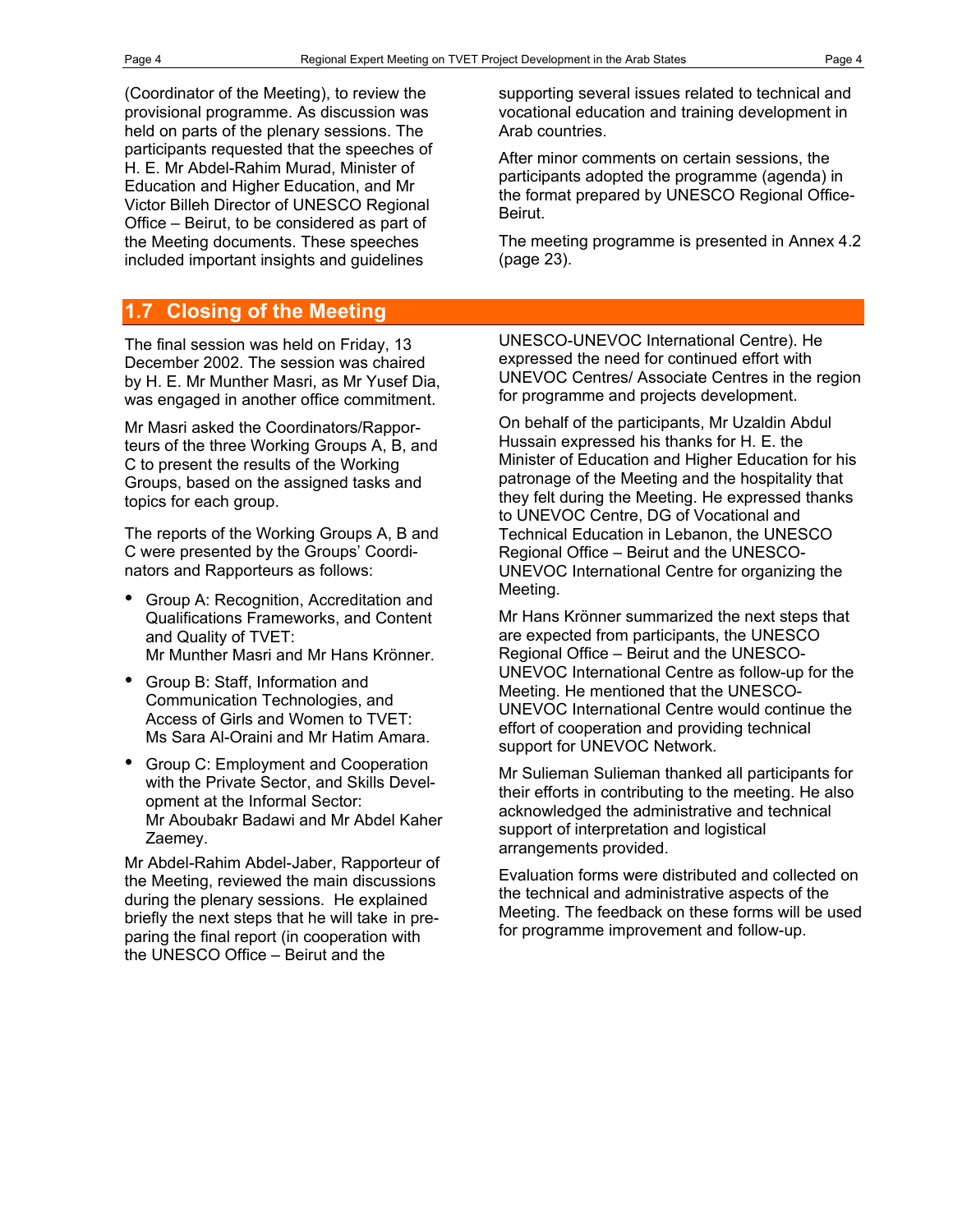# **2 Technical Programmes and Discussion**

The following is a summary of presentations and discussions during the technical programme.

## **2.1 Plenary Sessions**

#### **Wednesday, 11 December 2002**

#### **Experiences from Other World Regions**

The paper presented by Mr Hans Krönner expressed the experience in subregional cooperation in Southern Africa, which provided a model for the current initiative in the Arab States to developing and formulating joint projects for technical and vocational education and training. The Southern African initiative resulted from a workshop organized by the UNESCO-UNEVOC International Centre in coordination with the Ministry of Education, Department of Vocational Education and Training in Botswana in December 2000. The workshop included participants from Botswana, Lesotho, Malawi, Mauritius,

Mozambique, Namibia, Seychelles, South Africa, Swaziland, the United Republic of Tanzania, Zambia, and Zimbabwe. The workshop led to a number of regional projects including the development of programmes in the fields of information and communication technology, teachers and instructors training, enhancing the access to programmes for education and training, enhancement of skills in the informal sector, and the creation of national and regional qualification frameworks, and tackling the challenge of the wide-spread AIDS in several African countries, and its effect on staff development in technical and vocational education and training.

#### **Regional Cooperation in Technical and Vocational Education and Training (TVET): Issues and Priorities**

Mr Munther Masri's paper discussed issues and priorities impacting the regional cooperation in technical and vocational education and training. These included education and training systems, in terms of schools systems, vocational apprenticeship systems, the cooperative method, distance learning, in addition to the various sources of funding and the economies of education and training,

#### **Regional Cooperation in TVET**

Mr Willi Karow, the representative of the German Organization for Technical Cooperation (GTZ), discussed in his paper the outline of a regional cooperation project, currently including Egypt, Jordan, Syria, Lebanon, and the Palestinian Authority. It is proposed that Germany will finance the project for a period of 8 years (2004-2011). The financial support basically includes the provision of a team of experts, in addition to

in addition to issues related to the qualification of instructors pre- and post-service and importance of matching the levels and skills of graduates, and the needs of labour markets. The paper also addressed human resources systems and vocational counselling, in addition to the connection with the higher education system and the priorities of the regional cooperation in terms of fields and proposed mechanisms.

materials and equipment, as well as financing the direct costs related to training, workshops, and meetings.

The projects aim at establishing institutional cooperation between the participating countries. The objective is to build on the strengths of the education and training institutions, avoid duplicating efforts and expenditures especially those related to developing programmes, curriculum, vocational tests, etc.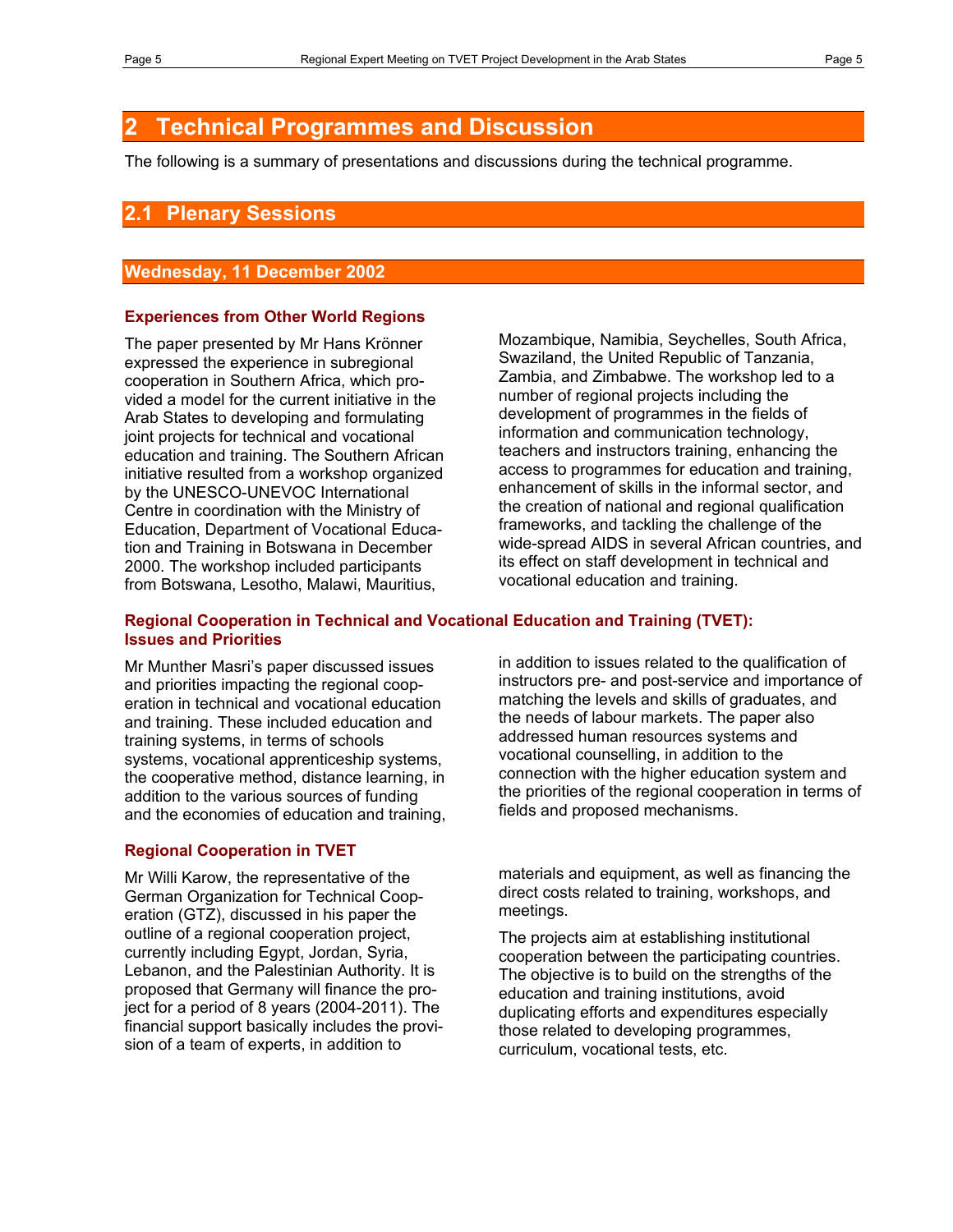#### **Thursday, 12 December 2002**

#### **Arab Cooperation in TVET**

Mr Aboubakr Badawi presented a brief on the role of the International Labour Organization in technical and vocational education and training, in addition to its role in supporting regional and international cooperation. Mr Badawi referred to the project for the development of skills in Arab countries, in which eight Arab countries took part in 1990. This project could not achieve its targets and was therefore terminated. After this project, Mr Badawi indicated that ILO started supporting each country individually, and then supported the exchange of information and findings between the countries involved. He also mentioned the establishment of an Arab information network providing an opportunity for selective connection of technical and vocational education and training institutions, to benefit from the information available on the website of the network: www.ilo.org/roas/kuwait. To evaluate the progress of this project, a meeting will be held during May and June 2003.

#### **The European Training Foundation's Programme in the Arab States**

In his paper, Mr Burhène Chakroun discussed the role of the European Training Foundation (ETF) as one of the European Union agencies. The ETF's mission is to contribute to the process of vocational education and training reform that is currently taking place within member countries and territories. ETF also provides

technical assistance to Arab countries through the promotion of effective cooperation in TVET with the European Union, especially in the areas of training the trainers and the establishment of national observatory functions to collect, analyze, and disseminate information on developments and trends in vocational education and training.

#### **Developing Secondary Vocational Education and Improving its Outputs in the Kingdom of Bahrain**

Mr Hassan Mubarak's paper reviewed the various components of the project for developing secondary vocational education and improving its outputs in the Kingdom of Bahrain. Most important is the upgrade of the syllabus and tying vocational education

to business needs, giving more focus to field training, implementing a quality system in schools, as well as setting vocational education schools as accredited centres to issue the Scottish certification for the first and second levels (Scottish Group Awards).

#### **Developing TVET in the Arab Region through Developing New Methods for Training of Teachers and Trainers**

The paper presented by Mr Hatim Amara discussed the methods of qualifying instructors for technical and vocational education, as well for pre- and in-service training, including preparation for specialized technical and behavioural training as well as selftraining. The paper included a proposal for a plan to improve the quality of the instructors'

performance. This covered qualification programmes, addressing of weaknesses in the programmes for qualifying instructors and training by introducing them to advancements and new technologies, and exchanging experience and know-how among Arab and international training centres.

#### **Linking TVET Institutions with the Wold of Work**

In his paper, Mr Mazin Juma discussed the importance of opening strong communication channels between educational institutions and other bodies in the community in order to respond to the technological requirements and needs of business, to ensure that the needs of the labour market for skilled human resources are met. This led to the inception of a project aiming at developing the productive activities in educational institutions to meet the requirements of financing materials and equipment in training facilities, and utilizing the scientific and technological capabilities in the developed education and training programmes.

These productive activities will lead to creating an atmosphere suitable for students to practice their vocations, and for instructors and trainers to become more qualified and motivated in addition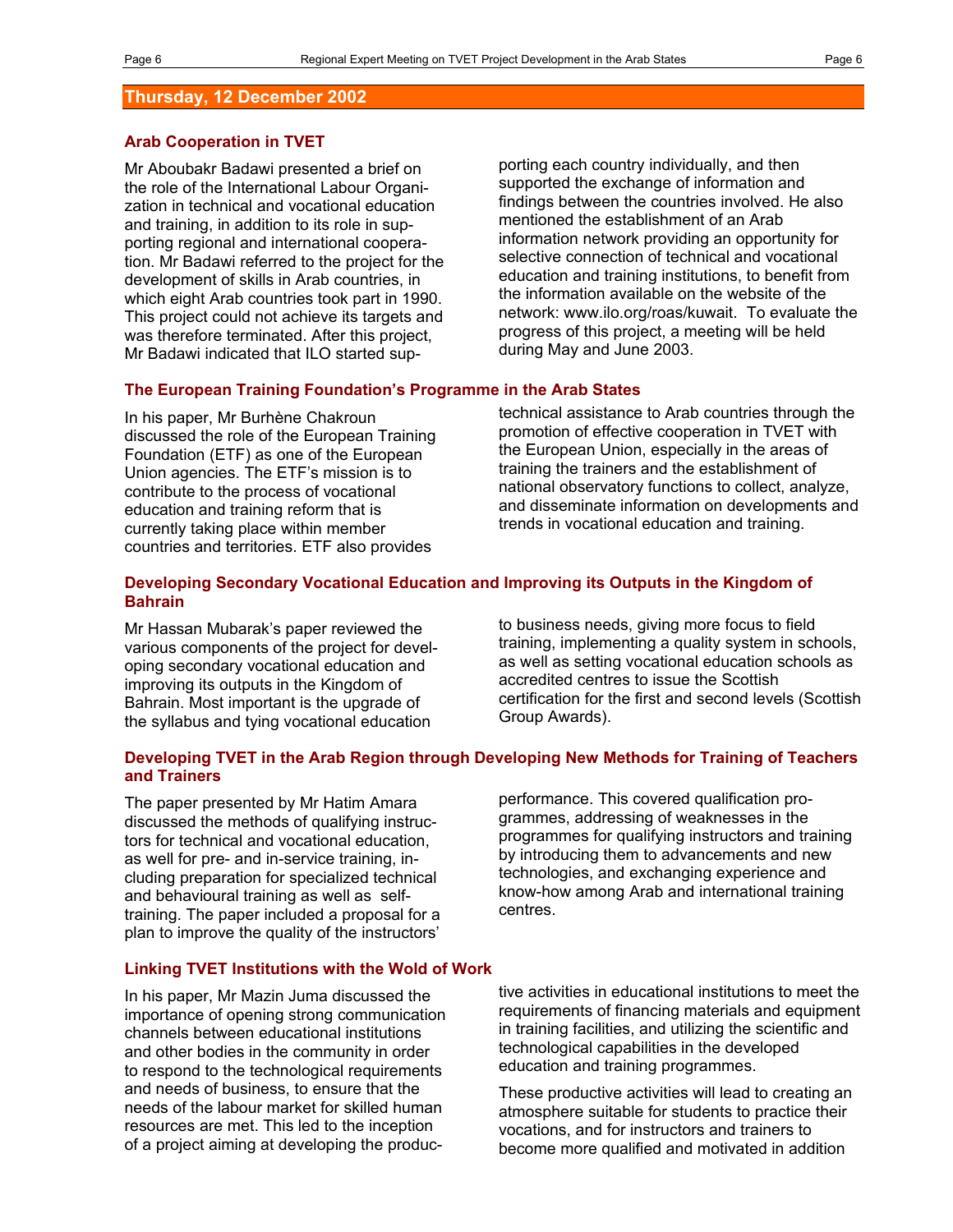to providing financial support for education and training institutions.

#### **Development of TVET in Syria**

Mr Hazwan Waz discussed the current situation and future expectations of the institutions of technical and vocational education system in Syria. Mr Waz reviewed the national and international projects being implemented, among which is the cooperation with the ETF implement a system for vocational apprenticeship, in addition to a regional project for technical and vocational

education and training that will be financed by the German government through the German Agency for Technical Cooperation (GTZ). Several cooperation initiatives resulted in the exchange of experiences, know-how, and learning resources to provide benefit for the improvement of the outputs of technical and vocational education and training in Syria.

#### **Enhancement of Administrative and Technical Capabilities of TVET Institutions, and Encouragement of Cooperation programmes with the Private Sector**

The paper presented by Mr Ali Nasrallah discussed the objectives and activities of EJADA, the Euro Jordanian project to develop the industrial sector. The activities of EJADA include the provision of technical support for small and medium size enterprises (SME), policy support and reform, support of vocational training and human resources development. The project is contributing to establishing an institution for training instructors, centres of excellence in

#### **Development of the TVET System in Yemen**

Mr Abdel Kaher Zaemey's paper reviewed the developments of the technical and vocational education system in Yemen, especially those related to community colleges. Mr Zaemey also reviewed the benefits achieved from the new system; these included the preparation of programmes and curricula that meet the needs of the labour market.

training, funding of an internship program, as well as the establishment of an institute for training and administrative development. The paper also included a discussion of vocational education inputs, processes, and outputs, in addition to a review of the strategic plan of technical and vocational education and training in Jordan. The paper included recommendations for developing administrative methods and procedures to facilitate partnership and cooperation programmes with the private sector.

The paper included some recommendations related to the importance of cooperation between Arab countries in exchange of know-how between education and training institutions, and establishing a regional council to accredit technical certifications, as well as establishing a regional institute for training of trainers and an Arab organization for community colleges.

#### **The Relevance of Technical Education Outputs to the Needs of the Labour Market**

The paper presented by Mr Sheikh Majzoub explained the labour force pyramid in Sudan (unskilled workers, skilled workers, technicians, and specialists). The paper included a brief on the national project for technical education in Sudan aiming at establishing 10 technical education colleges, the purpose of which is to develop qualified technicians,

with a focus on technological specializations, and to create opportunities for diploma-holders to continue a technical education at universities. The project also aims to ensure that the colleges are creating educational outputs that are relevant to the needs of the labour market, based on identifying the actual needs, and designing the suitable syllabus.

#### **The Complementary Relationship between Vocational Education and General Education: A Reality that Enforces the Role of Women in Development**

Ms Sara Al-Oraini referred to the low percentage of female participation in businesses in the Gulf countries in light of scientific and technical advances. Ms Al-Oraini presented several suggestions related to equipping labour markets with the required human resources that are qualified in the fields of information technology and computers. The paper discussed the complementary relationship between technical and general education through the change of school curricula by including vocational syllabus and creating opportunities to integrate distance learning in the various learning levels, also focusing on computer and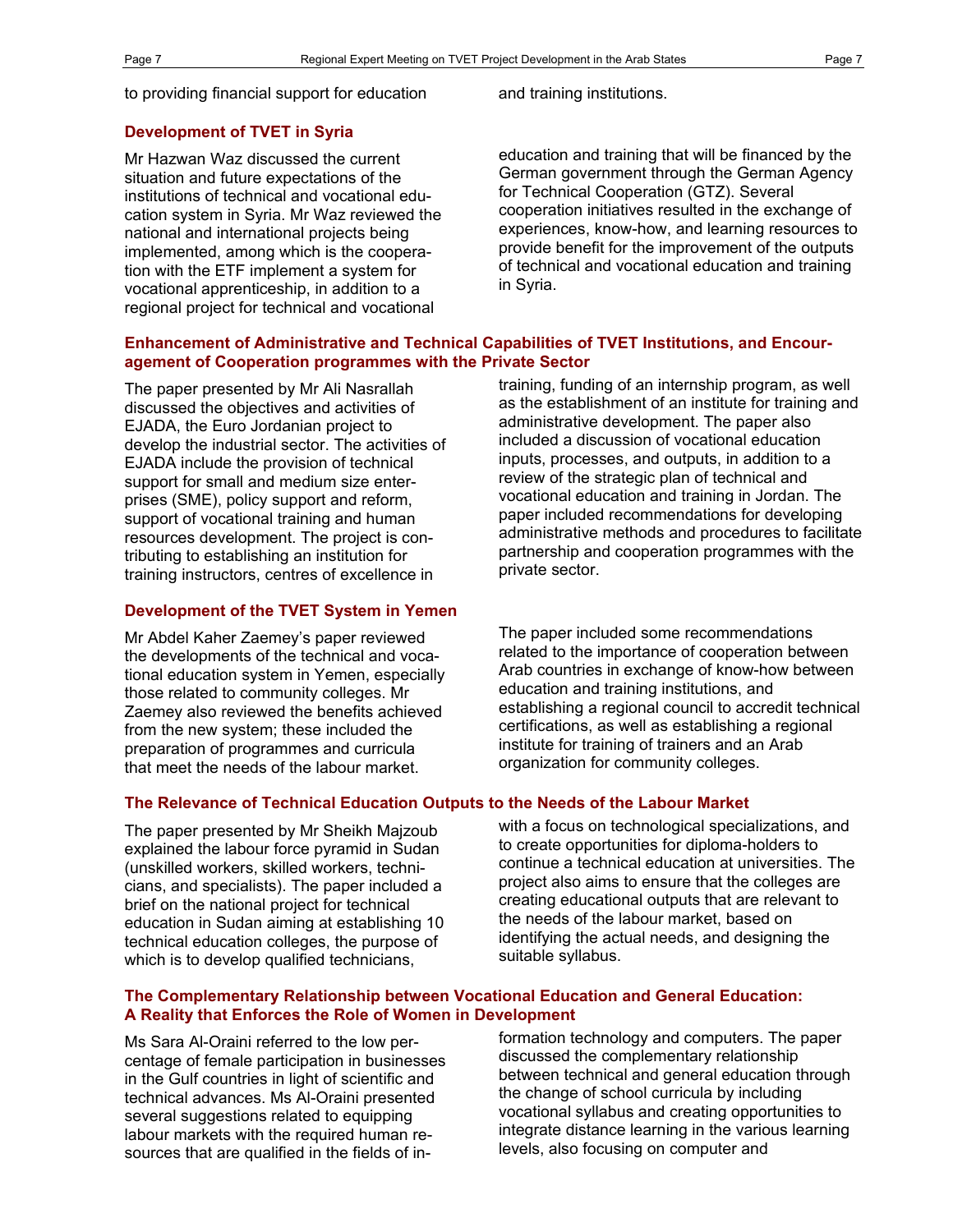university graduates according to the requirements of labour markets.

#### **Friday, 13 December 2002**

#### **The Mechanism of Developing National Standards and Designing Technical Curricula in the General Organization for Technical Education and Vocational Training (GOTEVOT)**

Mr Tarik Althwaini reviewed mechanisms for preparing and developing national vocational standards and designing technical curricula in the Kingdom of Saudi Arabia, based on several steps including the analysis of labour market needs and cooperation with private sector institutions, and conducting vocational analysis (DACUM) through forming specialized committees to conduct the analysis in coordination with the private sector, and then developing programmes, curricula, and vocational examinations. These steps are followed by conducting post-implementation evaluations of the programmes.

#### **The Higher Technical Institutes for Technology Teachers Preparation: A Tool for Developing Partnership with Businesses**

In a paper presented by Mr Larbi Bellarbi, he stated the different steps of establishing the Higher Institute for Technology Teachers Preparation in Morocco (Rabat) since 1980. The institute started by developing specialists in electrical and mechanical engineering, and later expanded to include electronics and industrial and construction technologies. It was necessary to review and further

develop the Institute to include short-term training programmes related to the needs of businesses and industry. He discussed methods of curriculum integration with other educational programmes to upgrade human resources and enhance learning, as well as to improve the methodology for review and evaluation of programmes and syllabus of training and continuing learning.

#### **Technical Colleges: Articulation of Technical Education Curricula with Higher Education**

Mr Uzaldin Abdul Hussain's paper discussed the Iraqi experience in bridging technical education with higher education including integrating education in general with the world of work. The paper also reviewed the traditional labour force pyramid and the oral model for the structure of labour force, as well as the bridging between the technical institute and the university and the accompanying changes in programmes and curricula in the various specializations. The paper shed light on some Arab and international experiences in the United States of America, Japan, Australia, the United Kingdom, Germany, Jordan, and Oman.

The plenary sessions included discussions and observations from the participants on the main issues affecting regional cooperation in the Arab States on TVET project development. The main orientations (issues that concern the majority of the experts and professionals) are:

- Identify priority areas for socio-economic development in the society and in the production sectors;
- Establishment of coordination and implementation mechanisms to ensure more cooperation between Arab countries, and education and training institutions;
- Support capacity building of individuals and institutions in preparing and implementation of projects and programmes; and
- Facilitate funding mechanisms for the plans and projects.

#### **2.2 Working Groups**

The participants were divided into the following three Working Groups according to the Meeting programme and topics suggested in the TVET Regional Initiative: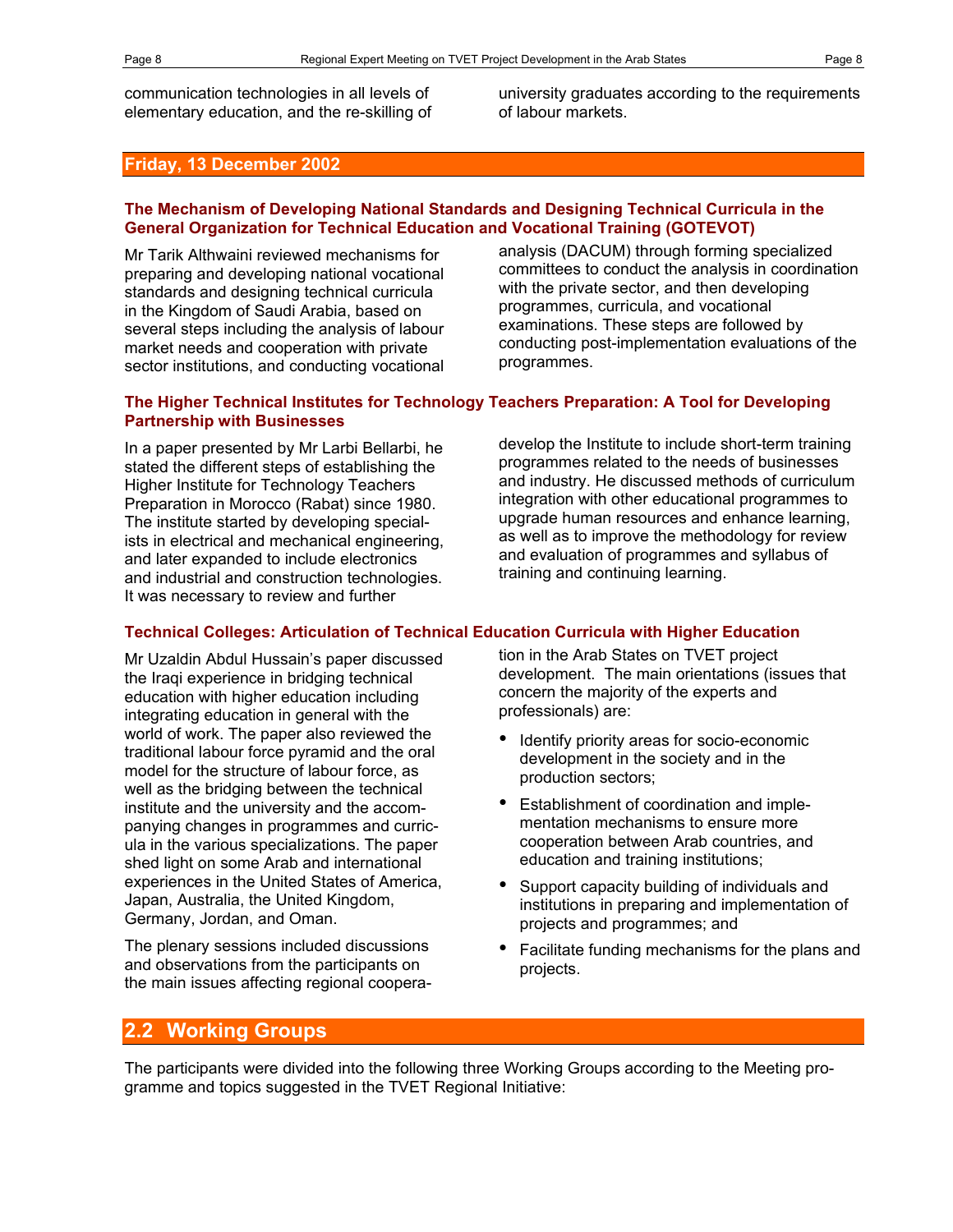|--|--|

| <b>Group</b>  | A                                 | в                                   | С                                    |
|---------------|-----------------------------------|-------------------------------------|--------------------------------------|
| <b>Topics</b> | • Recognition, Accreditation and  | $\bullet$ Staff:                    | • Employment and Cooperation with    |
|               | Qualification Frameworks; and     | • Information and Communication     | the Private Sector; and              |
|               | • Content and Quality of TVET     | Technologies (ICTs); and            | • Skills Development at the Informal |
|               |                                   | • Access of Girls and Women to TVET | Sector                               |
| • Coordinator | Mr Munther Masri                  | Ms Sara Al-Oraini                   | Mr Aboubakr Badawi                   |
| • Rapporteur  | Mr Mazen Joma                     | Mr Hatem Amara                      | Mr Abdel Kaher Zaemey                |
|               | • Participants   Mr Munther Masri | Ms Sara Al-Oraini                   | Mr Aboubakr Badawi                   |
|               | Mr Mazin Juma                     | Mr Hatim Amara                      | Mr Abdel Kaher Zaemey                |
|               | Mr Hassan Mubarak                 | Mr M. Khair Allab                   | Mr Ali Nasrallah                     |
|               | Mr Saleh AlAmre                   | Mr Ali Sayed Ali                    | Mr Sheikh Majzoub                    |
|               | Mr Tarik Althwaini                | Mr U. Abdul Hussain                 | Mr Larbi Bellarbi                    |
|               | Mr A. Abdel-Jaber                 | Mr Burhène Chakroun                 | Mrs Hana Nasser                      |
|               | Mr Hans Krönner                   | Mr Sulieman Sulieman                | Mr Mohamad Hodaib                    |
|               | Mr Joachim Joerdens               |                                     | Mr Mohamed Akil                      |
|               | Mr Willi Karow                    |                                     | Mr Hazwan Waz                        |

The groups discussed the specified topics, and recommended project outlines for each set of topics, with objectives to develop TVET and to enhance regional cooperation between the Arab States on these topics. An outline was prepared for each project proposal in order to be shared with other groups as well as with policy-makers in Member States and UNEVOC Network in the region. The basic information that the outline include are the following:

- Title
- Objectives

## **2.3 Exchange of Experiences**

A field visit to Bir Hassan Vocational and Technical Education Complex was arranged for participants on Friday 13 December 2003, as part of exchange of experiences on TVET development. The Complex (under the authority of the Ministry of Education and Higher Education/ General Directorate for Vocational and Technical Education) was completed only recently in2002) under joint funding between the Lebanese Government,

- Target groups
- **Activities**
- **Outputs**
- **Inputs**
- Focal point(s)
- **Partners**
- Time frame and
- Mechanisms for implementation.

Some of the groups have identified special considerations, budget and possible sources for funding the projects.

the World Bank, and other funding institutions.

The Complex includes the following TVET institutions:

- Educational Technical Institute (ENSET);
- National Centre for Nursing;
- Technical Institute for Hotel;
- Hotel School; and
- Bir Hassan Technical School.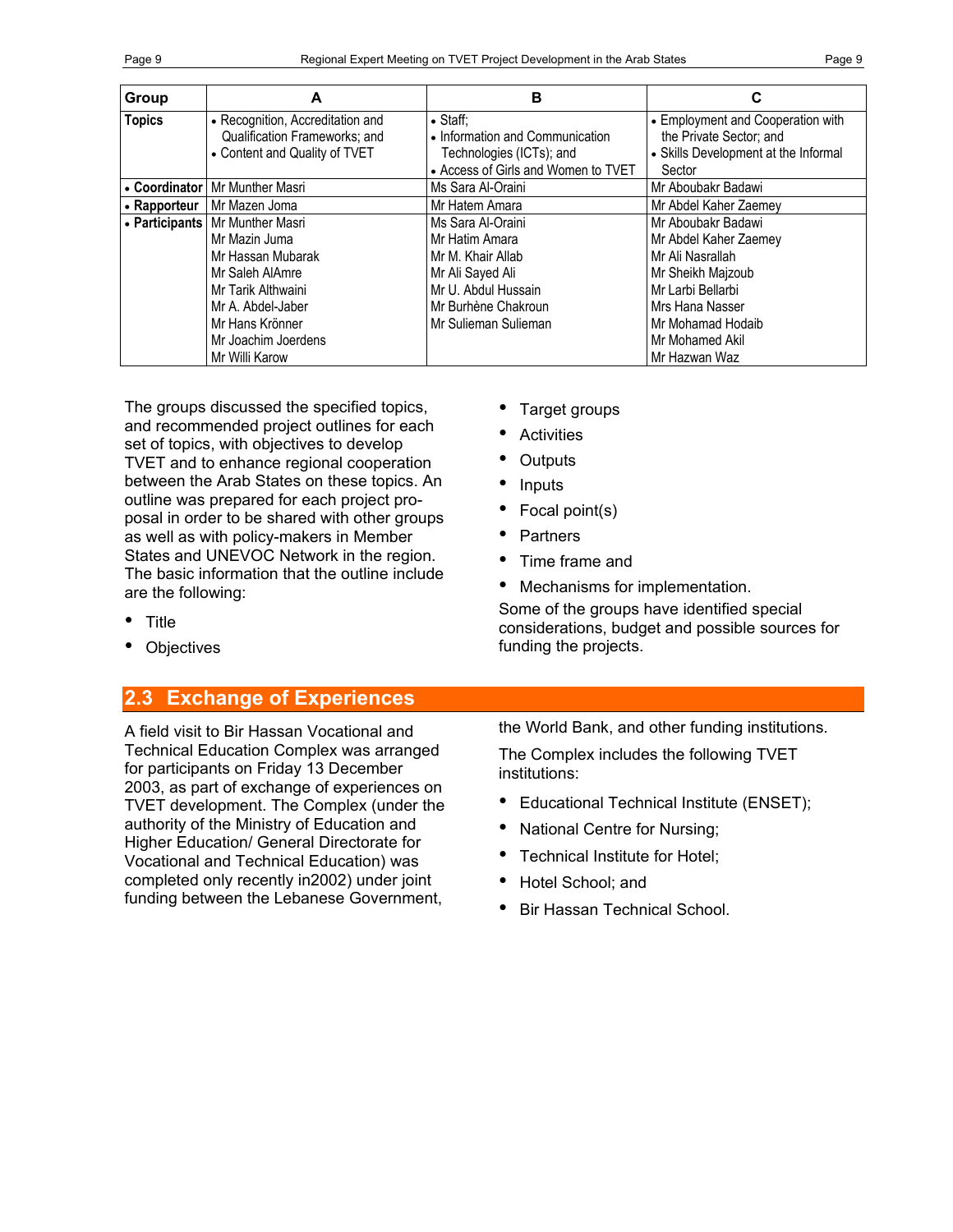# **3 Results and Next Steps**

The results of the Expert Meeting on TVET Project Development in the Arab States are presented as follows:

# **3.1 Results of Working Groups**

Based on the discussions and deliberations of the three Working Groups A, B, and C, a set of project proposals have been identified as priority areas for the joint cooperation between the Arab countries and the participating international and regional organizations. Summaries of these project proposals are presented below. In order to promote the joint effort, participants prepared an outline for each project proposal.

## **3.2 Groups, Themes, and Project Outlines**

| Group | <b>Themes</b>                                                                                               | <b>Project Outline and Code</b>                                                                                                                                                                                                                                                                         |
|-------|-------------------------------------------------------------------------------------------------------------|---------------------------------------------------------------------------------------------------------------------------------------------------------------------------------------------------------------------------------------------------------------------------------------------------------|
| A     | • Recognition, Accreditation and Qualifications Framework;<br>and<br>Content and Quality of TVET programmes | A1: Development of Curriculum Packages in Selected TVET<br>Areas<br>A2: Development of a Regional Qualifications Framework<br>(RQF)                                                                                                                                                                     |
| B     | • Personnel:<br>• Information and Communication Technologies (ICT);<br>• Access of Girls and Women to TVET  | B1: Professional Development of TVET Personnel<br>B2: Enhancement of Arab Women's Participation in Socio-<br>Economic Development through Innovative TVET pro-<br>grammes                                                                                                                               |
| C     | Employment of Graduates and role of the private sector<br>Training for the informal sector                  | C1: Enhancing Private Sector's Participation in the Implemen-<br>tation of TVET programmes and Employment of<br>Graduates<br>C2: Capacity Building of Workers in Small and Medium Enter-<br>prise (SME) for Sustainable Growth<br>C3: Enhancing Informal Sector Productivity through Skills<br>Training |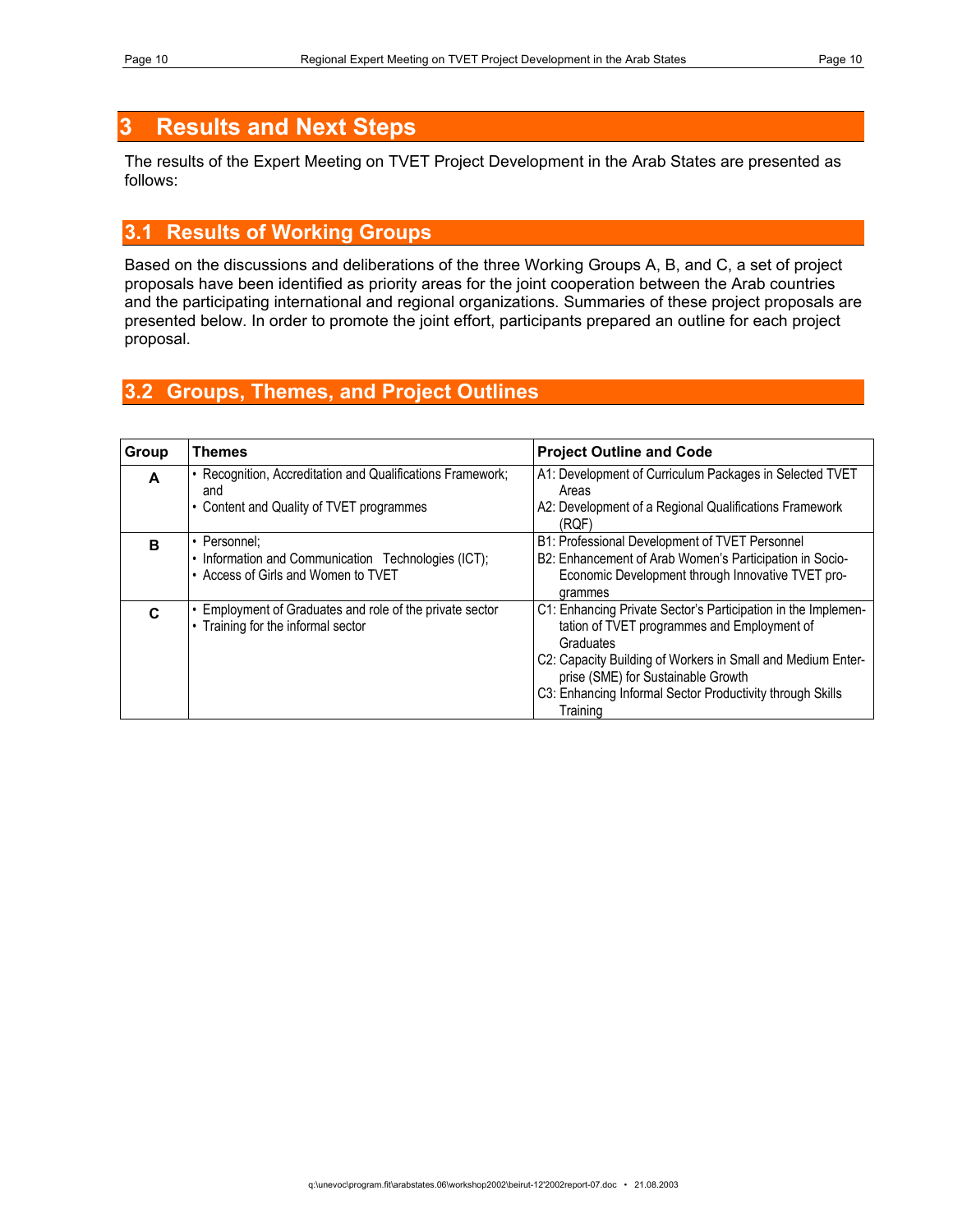| <b>Project Outline A1:</b>                                |                                                                                                 |  |  |  |
|-----------------------------------------------------------|-------------------------------------------------------------------------------------------------|--|--|--|
| Development of curriculum packages in selected TVET areas |                                                                                                 |  |  |  |
| <b>Title</b>                                              | Development of curriculum packages in selected TVET areas                                       |  |  |  |
| <b>Objective</b>                                          | Develop comprehensive model curriculum packages in selected priority areas                      |  |  |  |
| <b>Target Group</b>                                       | Curriculum developers, teachers, trainers, administrators, employers                            |  |  |  |
| <b>Activities and</b>                                     | • Define areas and levels (e.g. ICT, Tourism)                                                   |  |  |  |
| <b>Outputs</b>                                            | • Develop common framework for packages                                                         |  |  |  |
|                                                           | • Analyse existing materials, including materials from the private sector                       |  |  |  |
|                                                           | · Identify skills and competence needs                                                          |  |  |  |
|                                                           | • Develop new content                                                                           |  |  |  |
|                                                           | • Determine required inputs (curricula, methods, delivery patterns, teachers, equipment)        |  |  |  |
|                                                           | • Evaluation and assessment guide                                                               |  |  |  |
|                                                           | • Quality assurance system                                                                      |  |  |  |
|                                                           | • Guidelines/Manuals for physical facilities (equipment and materials)                          |  |  |  |
|                                                           | • Dissemination to interested institutions in Arab States                                       |  |  |  |
|                                                           | • Implementation and evaluation of the packages                                                 |  |  |  |
| <b>Inputs</b>                                             | • Existing materials                                                                            |  |  |  |
|                                                           | • Private sector inputs                                                                         |  |  |  |
|                                                           | • Technical assistance                                                                          |  |  |  |
|                                                           | • Local experts                                                                                 |  |  |  |
|                                                           | • Consultants                                                                                   |  |  |  |
|                                                           | • Translation                                                                                   |  |  |  |
|                                                           | • Funding                                                                                       |  |  |  |
|                                                           | • Set up management structure for the project                                                   |  |  |  |
|                                                           | • Funding for selected activities                                                               |  |  |  |
| <b>Focal Point(s)</b>                                     | • One focal point for each selected area                                                        |  |  |  |
|                                                           | • Overarching coordination, e.g. VTC                                                            |  |  |  |
| <b>Partners</b>                                           | • UNEVOC Centres/Associate Centres<br>• Universities                                            |  |  |  |
|                                                           |                                                                                                 |  |  |  |
|                                                           | • Research and Development Institutions (Public and Private)<br>$\cdot$ GTZ                     |  |  |  |
|                                                           | · International and Regional Organizations (UNESCO, ILO, ETF, ISESCO, ALECSO, ABEGS, ALO, AFTE) |  |  |  |
| <b>Time Frame</b>                                         | Three years (2003 - 2005)                                                                       |  |  |  |
| <b>Mechanisms for</b>                                     | • Develop project document                                                                      |  |  |  |
| Implementation                                            | • Submit for funding                                                                            |  |  |  |
|                                                           | • Approval                                                                                      |  |  |  |
|                                                           | • Steering Committees (national and regional)                                                   |  |  |  |
|                                                           | • Develop common framework for packages                                                         |  |  |  |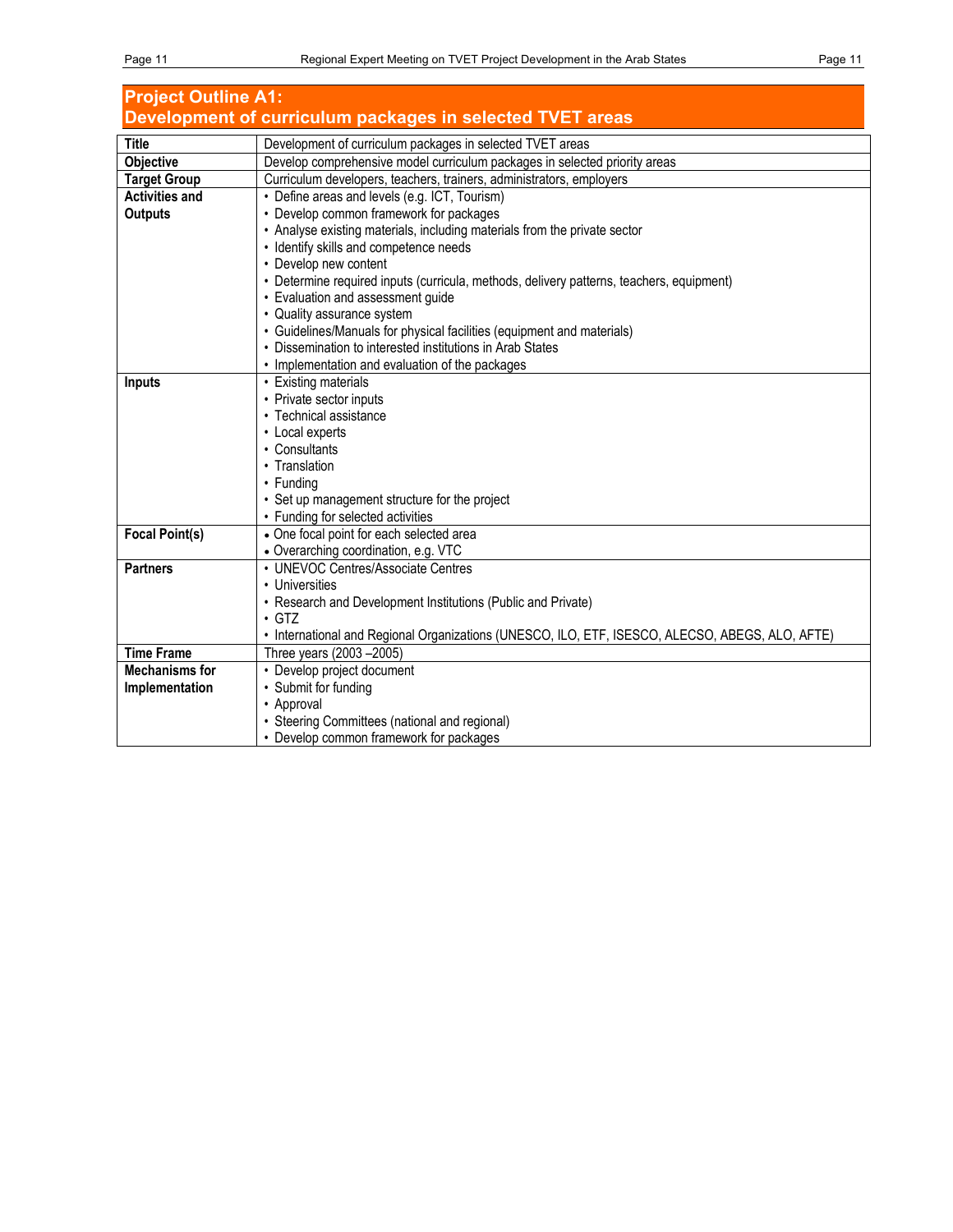| <b>Project Outline A2:</b> |                                                                                                                  |  |  |  |
|----------------------------|------------------------------------------------------------------------------------------------------------------|--|--|--|
|                            | Development of a regional qualifications framework                                                               |  |  |  |
| <b>Title</b>               | Development of a regional qualifications framework (RQF)                                                         |  |  |  |
| Objective                  | • Increase mobility of learners and workers                                                                      |  |  |  |
|                            | • Increase flexibility of life-long learning processes                                                           |  |  |  |
| <b>Target Group</b>        | Learners, workers, certifying institutions, employers, education administration                                  |  |  |  |
| <b>Activities</b>          | • Identify areas with high relevance of mobility                                                                 |  |  |  |
|                            | • Stocktaking at national levels                                                                                 |  |  |  |
|                            | • Review and updating of the Unified Arab Classification System                                                  |  |  |  |
|                            | • Review experiences with NQFs and RQFs in other regions (e.g. Scotland, New Zealand, South Africa,              |  |  |  |
|                            | Botswana, Mauritius, Malaysia, EU)                                                                               |  |  |  |
|                            | • Review International Standard Classification of Education (ISCED) and International Standard Classification of |  |  |  |
|                            | Occupations (ISCO)                                                                                               |  |  |  |
|                            | • Dissemination of classification of qualifications and of occupations                                           |  |  |  |
| <b>Outputs</b>             | • Updated version of the Unified Arab Classification System of Occupations                                       |  |  |  |
|                            | • Increased transparency of qualification across the Arab States                                                 |  |  |  |
|                            | • Classification Manual / Guidelines                                                                             |  |  |  |
|                            | • Implementation of NQFs and RQF                                                                                 |  |  |  |
| <b>Inputs</b>              | • Existing frameworks and guidelines                                                                             |  |  |  |
|                            | • Private sector inputs<br>• Technical assistance                                                                |  |  |  |
|                            | • Study tours                                                                                                    |  |  |  |
|                            | • Workshops                                                                                                      |  |  |  |
|                            | • Committee meetings                                                                                             |  |  |  |
|                            | • Translation                                                                                                    |  |  |  |
|                            | • Printing and dissemination                                                                                     |  |  |  |
|                            | • Set up management structure for the project                                                                    |  |  |  |
|                            | • Funding for selected activities                                                                                |  |  |  |
| <b>Focal Point(s)</b>      | • One designated institutional partner in each participating country                                             |  |  |  |
|                            | • One regional focal point                                                                                       |  |  |  |
| <b>Partners</b>            | • Vocational Training Authorities                                                                                |  |  |  |
|                            | • Employers                                                                                                      |  |  |  |
|                            | • Chambers of Industry and Commerce                                                                              |  |  |  |
|                            | • Professional Associations                                                                                      |  |  |  |
|                            | • Labour Unions                                                                                                  |  |  |  |
|                            | • relevant regional and international organizations                                                              |  |  |  |
| <b>Time Frame</b>          | Three years (2003 - 2005)                                                                                        |  |  |  |
| <b>Mechanisms for</b>      | • Develop project document                                                                                       |  |  |  |
| Implementation             | • Submit for funding                                                                                             |  |  |  |
|                            | • Approval                                                                                                       |  |  |  |
|                            | • Steering Committees (national and regional)                                                                    |  |  |  |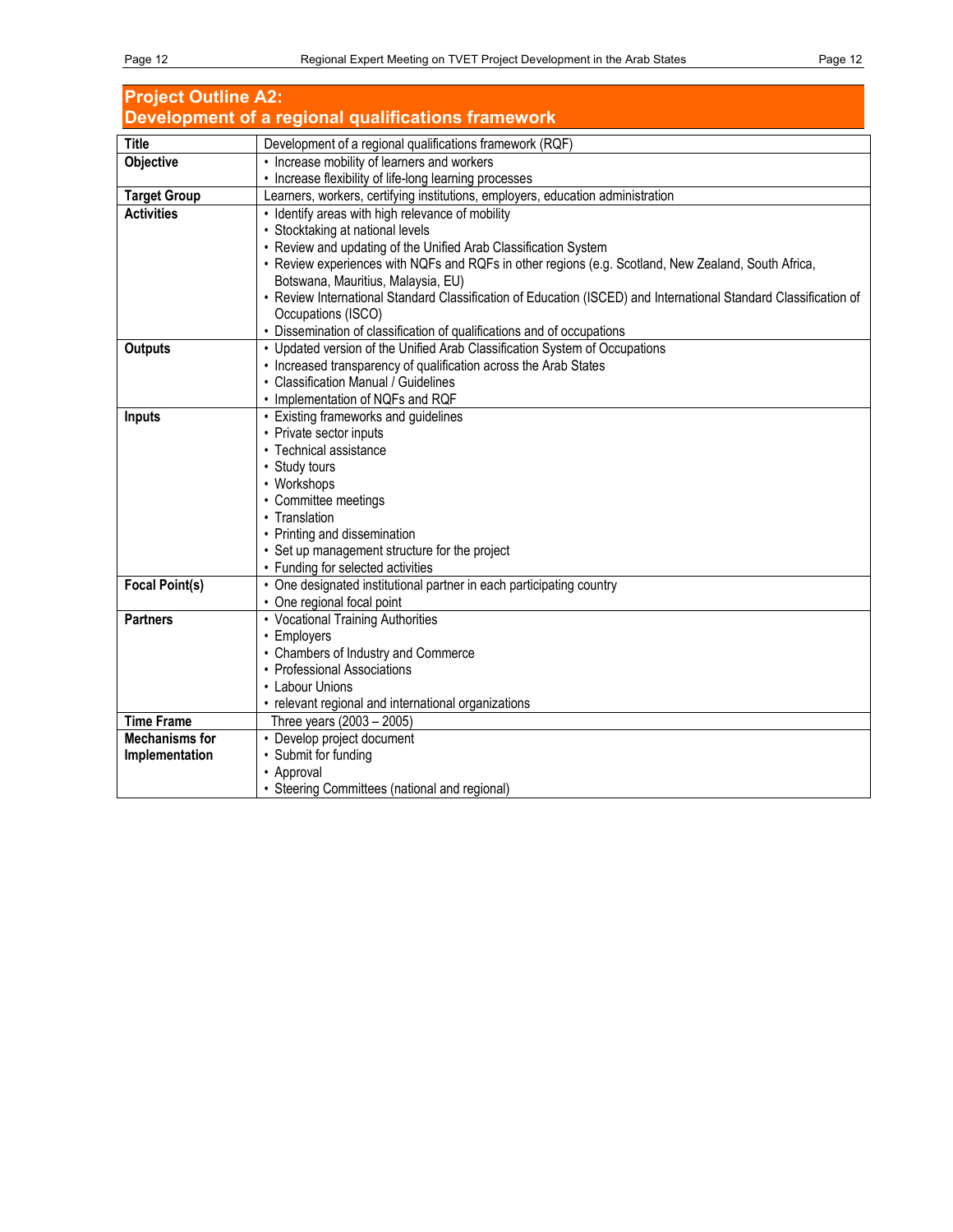# **Project Outline B1: Professional development of TVET personnel**

| Title                 | Professional development of TVET personnel                                                                        |  |  |  |
|-----------------------|-------------------------------------------------------------------------------------------------------------------|--|--|--|
| <b>Objective</b>      | Ensure the qualitative development of the TVET personnel in the Arab Region, in order to cope with the scientific |  |  |  |
|                       | and technical changes at the international level                                                                  |  |  |  |
| <b>Target Group</b>   | Staff in TVET Institutes (Administrators, Teachers, and Instructors)                                              |  |  |  |
| <b>Activities</b>     | • Enhance exchange policies between the different stages of education, training and learning                      |  |  |  |
|                       | • Implement training programmes on different techniques of ICT                                                    |  |  |  |
|                       | • Implement flexible learning methods that are appropriate to the needs of TVET personnel                         |  |  |  |
|                       | • Issue appropriate legislations that are stimulating continuing learning of TVET institutions                    |  |  |  |
|                       | Involve private sector institutions in the training programmes for the skills required in the labour market       |  |  |  |
|                       | • Interaction and relevance between vocational training programmes and the world of work, according to the        |  |  |  |
|                       | labour market requirements                                                                                        |  |  |  |
| <b>Outputs</b>        | • TVET institutions personnel with highly specialized skills                                                      |  |  |  |
|                       | • TVE institutions personnel with developed technological skills                                                  |  |  |  |
|                       | • High level of TVET Institutes and Centres                                                                       |  |  |  |
| <b>Inputs</b>         | Personnel of TVET Institutions                                                                                    |  |  |  |
| <b>Focal Point(s)</b> | Selected educational and training institutions (Centres of Excellence)                                            |  |  |  |
| <b>Partners</b>       | • Public and private training institutions in cooperation with business and industry                              |  |  |  |
|                       | • Specialized training centres                                                                                    |  |  |  |
|                       | • Relevant regional and international organizations                                                               |  |  |  |
| <b>Time Frame</b>     | Five years (2003 - 2007)                                                                                          |  |  |  |
| <b>Mechanisms for</b> | • Define a group of pilot centres of excellence to cover the needs of Arab States as regards the development of   |  |  |  |
| Implementation        | TVE institutions personnel                                                                                        |  |  |  |
|                       | • Consult the sector of production to define training needs                                                       |  |  |  |
|                       | • Establish a limited authority committee entrusted with the implementation of the project                        |  |  |  |

## **Project Outline B2: Enhancement of Arab women's participation in socio-economic development through innovative TVET programmes**

| Title                                                                                                                       | Enhancement of Arab women's participation in socio-economic development through innovative TVET pro-                |  |  |
|-----------------------------------------------------------------------------------------------------------------------------|---------------------------------------------------------------------------------------------------------------------|--|--|
|                                                                                                                             | grammes                                                                                                             |  |  |
| Objective                                                                                                                   | Enhance the participation of women at the workforce in order to activate their contributions to different fields of |  |  |
|                                                                                                                             | socio-economic development and production                                                                           |  |  |
| <b>Activities</b>                                                                                                           | · Increase awareness campaigns at both media and field levels to encourage the enrolment of women in TVET           |  |  |
|                                                                                                                             | • Seek guidance from the Labour Market as regards appropriate job opportunities for women                           |  |  |
|                                                                                                                             | • Implement flexible educational methods that suit women                                                            |  |  |
|                                                                                                                             | · Support women through guidance (individual and group) to undertake development projects (commercial-              |  |  |
|                                                                                                                             | industrial-agricultural) supported by the Government                                                                |  |  |
| <b>Outputs</b>                                                                                                              | Qualified women (technicians) and skilled workforce according to labour market requirements                         |  |  |
| Inputs                                                                                                                      | Girls and women from different educational levels                                                                   |  |  |
| <b>Focal Point(s)</b>                                                                                                       | • TVET Centres of Excellence                                                                                        |  |  |
|                                                                                                                             | • R&D institutes (National and Regional)                                                                            |  |  |
| <b>Partners</b>                                                                                                             | • UNEVOC Centres                                                                                                    |  |  |
| • Employers/women's associations                                                                                            |                                                                                                                     |  |  |
|                                                                                                                             | • Regional and international organizations                                                                          |  |  |
| <b>Time Frame</b>                                                                                                           | Five years (2003 - 2007)                                                                                            |  |  |
| <b>Mechanisms for</b>                                                                                                       | • Media awareness and information                                                                                   |  |  |
| • Define a group of pilot centres of excellence to cover the needs of Arab States in relation to TVET and<br>Implementation |                                                                                                                     |  |  |
| production development                                                                                                      |                                                                                                                     |  |  |
|                                                                                                                             | • Consult the sector of production to define education and training needs for women                                 |  |  |
|                                                                                                                             | • Establish a committee entrusted with the implementation of the project                                            |  |  |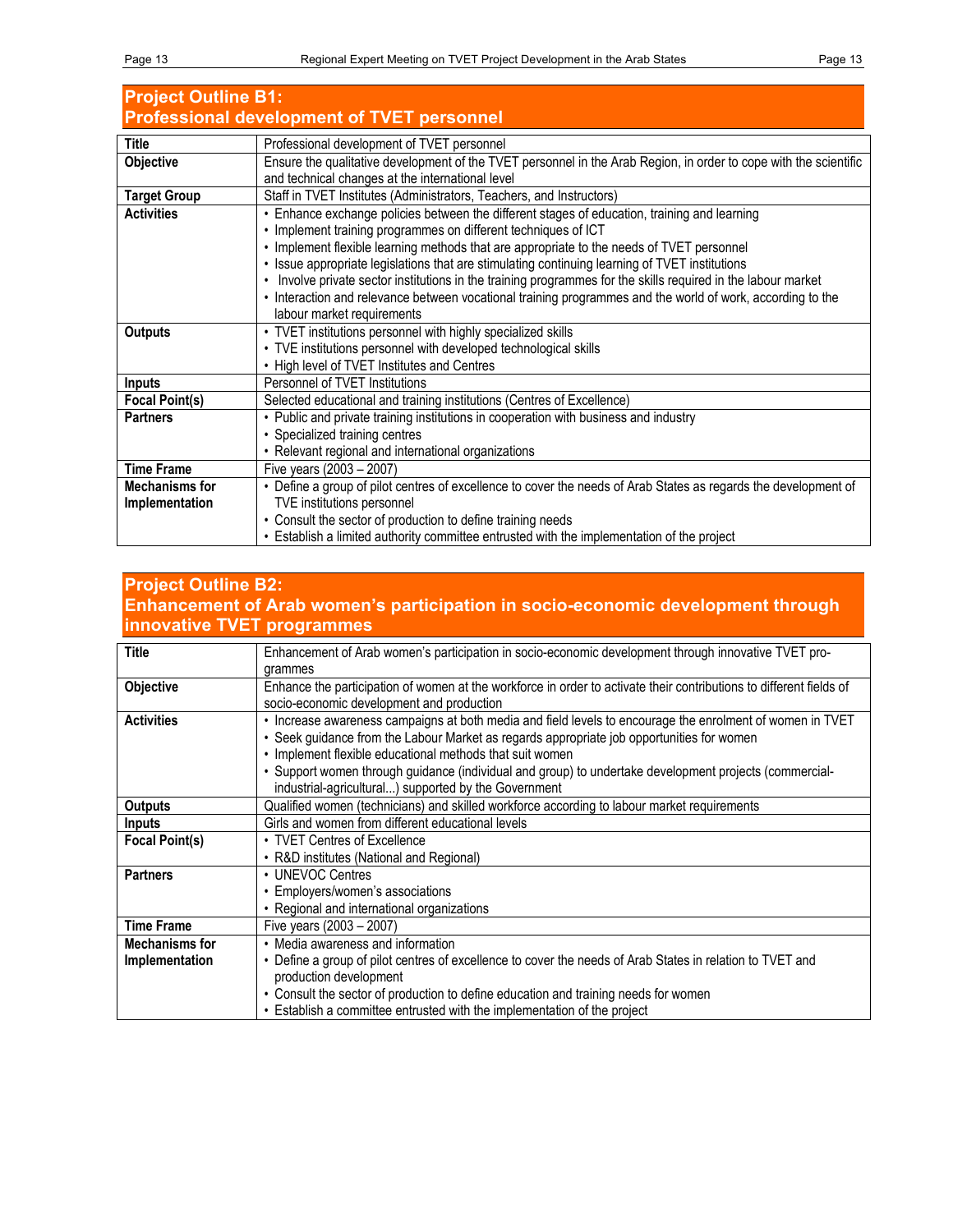| <b>Project Outline C1:</b>                                                        |                                                                                                            |  |  |  |  |
|-----------------------------------------------------------------------------------|------------------------------------------------------------------------------------------------------------|--|--|--|--|
| Enhancing private sector's participation in the implementation of TVET programmes |                                                                                                            |  |  |  |  |
|                                                                                   | and employment of graduates                                                                                |  |  |  |  |
| <b>Title</b>                                                                      | Enhancing private sector's participation in the implementation of TVET programmes and employment of        |  |  |  |  |
|                                                                                   | graduates                                                                                                  |  |  |  |  |
| Objective                                                                         | Increase employability of TVET graduates through demand driven approach to meet actual labour market needs |  |  |  |  |
|                                                                                   | of skills                                                                                                  |  |  |  |  |
| <b>Target groups</b>                                                              | • Employers and workers (private sector)                                                                   |  |  |  |  |
|                                                                                   | • Selected TVET institutions                                                                               |  |  |  |  |
| <b>Activities</b>                                                                 | • Identification of training needs                                                                         |  |  |  |  |
|                                                                                   | • Setting up mechanisms of partnership                                                                     |  |  |  |  |
|                                                                                   | • Defining rules of stake holders                                                                          |  |  |  |  |
|                                                                                   | • Preparing bye-laws, regulations, instructions                                                            |  |  |  |  |
| Outputs                                                                           | • Board of directors established                                                                           |  |  |  |  |
|                                                                                   | • Advisory committees, technical committees established                                                    |  |  |  |  |
|                                                                                   | • Fund for supporting TVET established                                                                     |  |  |  |  |
|                                                                                   | • Needs assessment studies prepared                                                                        |  |  |  |  |
|                                                                                   | • Joint programmes implemented                                                                             |  |  |  |  |
| <b>Inputs</b>                                                                     | • Representatives of the concerned bodies,                                                                 |  |  |  |  |
|                                                                                   | • Political will for sustainable cooperation                                                               |  |  |  |  |
|                                                                                   | • International technical support                                                                          |  |  |  |  |
|                                                                                   | • Local expertise<br>• Management structure                                                                |  |  |  |  |
|                                                                                   | • Funding                                                                                                  |  |  |  |  |
| <b>Focal Point(s)</b>                                                             | • One focal point for each participating country                                                           |  |  |  |  |
|                                                                                   | • Coordinating officers (sub-regional and regional levels)                                                 |  |  |  |  |
| <b>Partners</b>                                                                   | • Training providers, employers, labour unions                                                             |  |  |  |  |
|                                                                                   | • Governmental institutions                                                                                |  |  |  |  |
|                                                                                   | • International donors                                                                                     |  |  |  |  |
|                                                                                   | • Private sector organizations                                                                             |  |  |  |  |
|                                                                                   | • Regional and International Organizations (ALO, ILO, ETF)                                                 |  |  |  |  |
| <b>Time Frame</b>                                                                 | Three years (2003 - 2005)                                                                                  |  |  |  |  |
| <b>Mechanisms for</b>                                                             | • Developing a project document                                                                            |  |  |  |  |
| Implementation                                                                    | • Steering committees (and Specialized committees, if needed)                                              |  |  |  |  |
|                                                                                   | • Development of bylaws and plan of action                                                                 |  |  |  |  |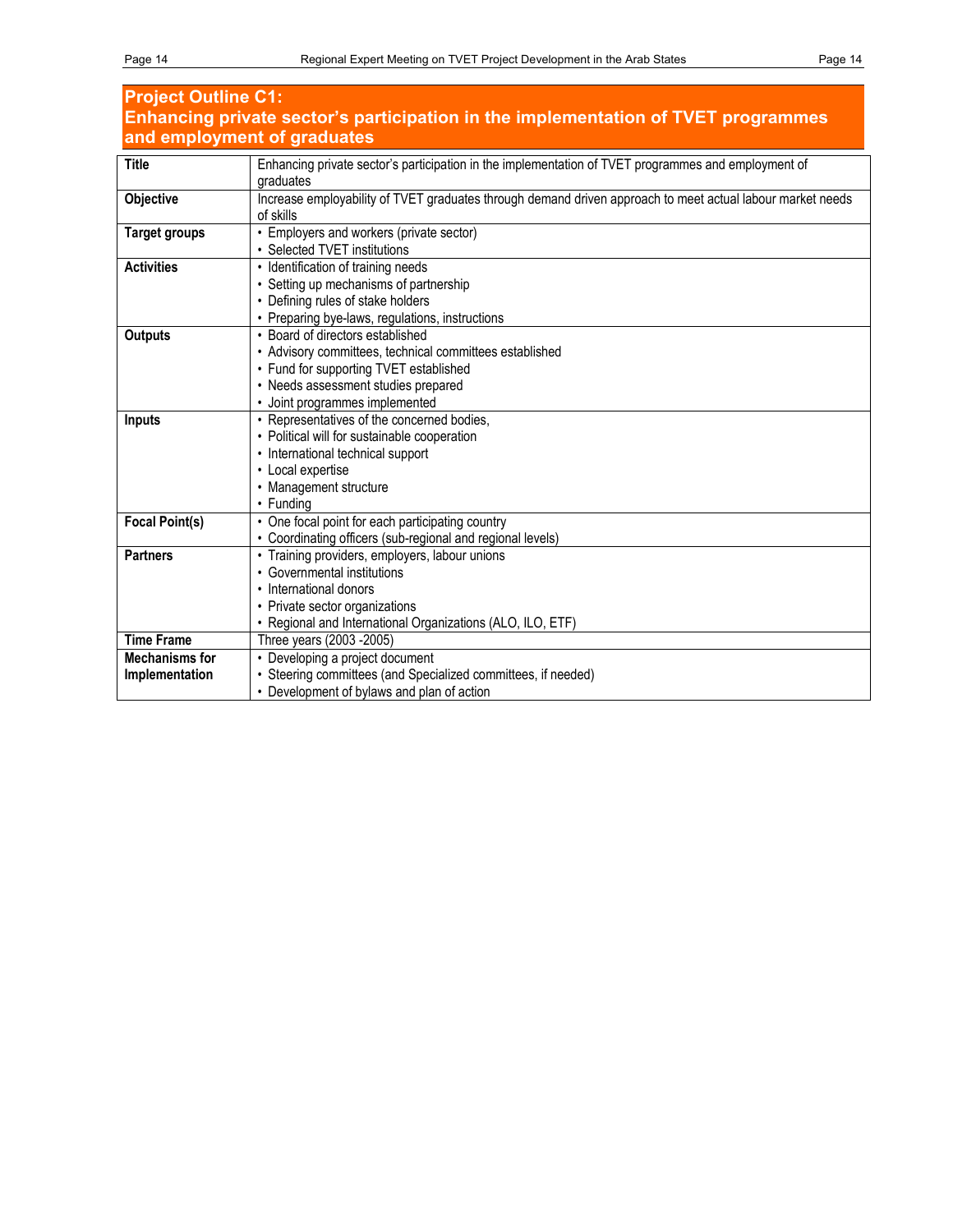## **Project Outline C2: Capacity building of workers in small and medium size enterprises for sustainable growth**

| <b>Title</b>          | Capacity building of workers in small and medium size enterprises for sustainable growth                   |  |  |  |
|-----------------------|------------------------------------------------------------------------------------------------------------|--|--|--|
| Objective             | Enhance sustainability, growth and workers' productivity in small and medium size enterprises through TVET |  |  |  |
| Target group          | Workforce in the self-employment enterprises                                                               |  |  |  |
| <b>Activities</b>     | • Study current efforts, projects and activities                                                           |  |  |  |
|                       | • Regional networking of concerned institutions                                                            |  |  |  |
|                       | • Draft a legal framework.                                                                                 |  |  |  |
|                       | • Training needs assessment                                                                                |  |  |  |
|                       | • Training of national teams                                                                               |  |  |  |
|                       | • Awareness campaigns for target groups                                                                    |  |  |  |
|                       | • Arrangement for mutual recognition of training courses and certificates                                  |  |  |  |
|                       | • Select and build testing batteries for entrepreneurial selection                                         |  |  |  |
| Outputs               | • Entrepreneurial testing batteries                                                                        |  |  |  |
|                       | • Awareness packages                                                                                       |  |  |  |
|                       | • Training packages                                                                                        |  |  |  |
|                       | • Group of nationals trained                                                                               |  |  |  |
|                       | • Increased competitiveness of small and medium size enterprises                                           |  |  |  |
|                       | • Improved qualification of workforce according to demand                                                  |  |  |  |
|                       | • Improved chances for individuals' promotion and mobility                                                 |  |  |  |
| <b>Inputs</b>         | • Governments approval and contribution                                                                    |  |  |  |
|                       | • Enterprise participation and cost arrangements                                                           |  |  |  |
|                       | • Enterprises accept to send their workers                                                                 |  |  |  |
|                       | • Workers participation and contribution                                                                   |  |  |  |
| <b>Focal Point(s)</b> | • A manager for the network                                                                                |  |  |  |
|                       | • Focal point in each country                                                                              |  |  |  |
| <b>Partners</b>       | • SME associations                                                                                         |  |  |  |
|                       | • Employers organizations                                                                                  |  |  |  |
|                       | • TVFT institutes                                                                                          |  |  |  |
|                       | • Concerned regional and international organizations (ALO, ETF, ILO, UNESCO)                               |  |  |  |
| <b>Time Frame</b>     | Three years (2003-2005)                                                                                    |  |  |  |
| <b>Mechanisms for</b> | • Developing a project document                                                                            |  |  |  |
| Implementation        | • Steering committees (and specialized committees, if needed)                                              |  |  |  |
|                       | • Development of bylaws and plan of action                                                                 |  |  |  |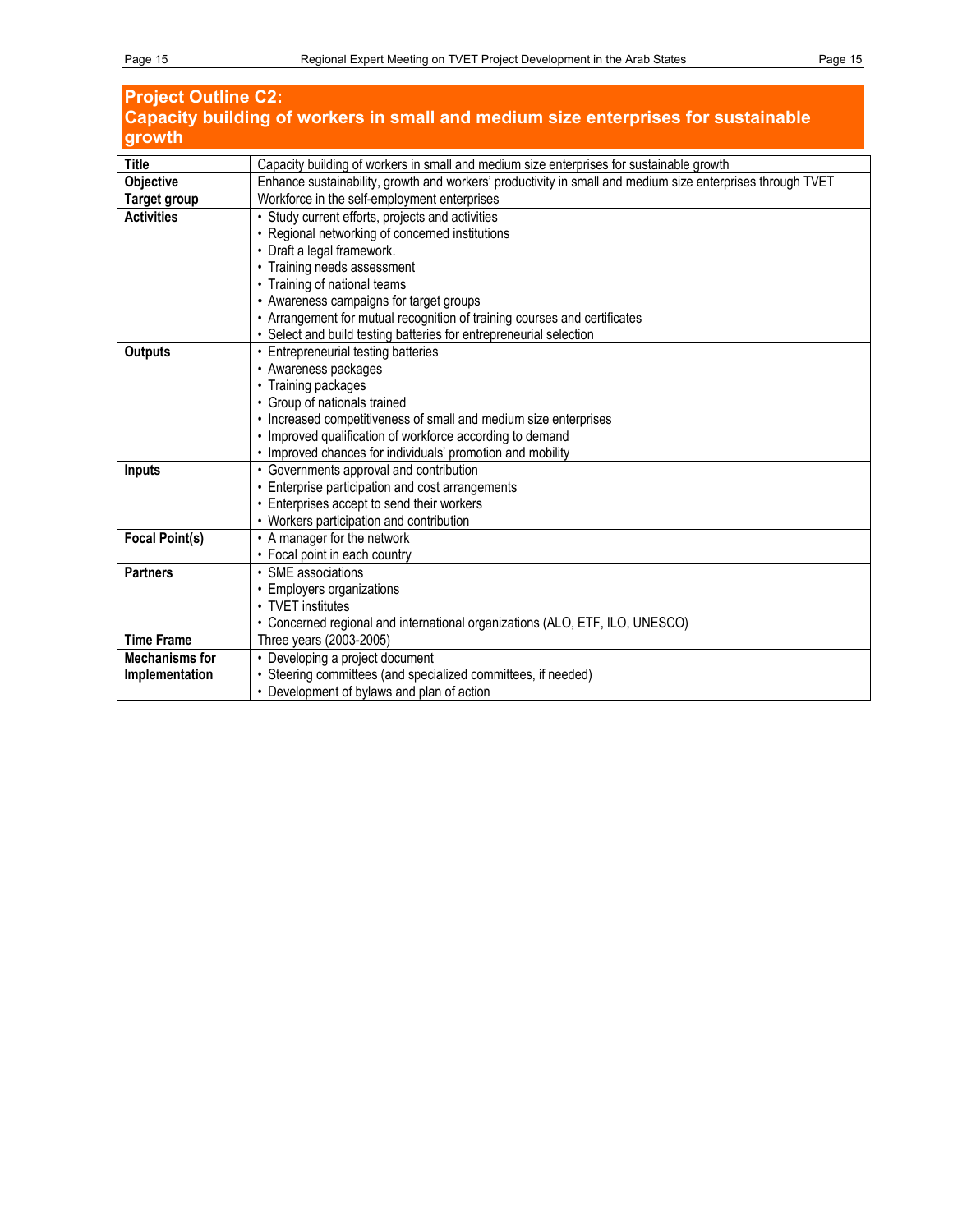| <b>Project Outline C3:</b>                                       |                                                                                                               |  |
|------------------------------------------------------------------|---------------------------------------------------------------------------------------------------------------|--|
| Enhancing informal sector's productivity through skills training |                                                                                                               |  |
| <b>Title</b>                                                     | Enhancing informal sector's productivity through skills training                                              |  |
| Objective                                                        | Enhancing the Informal sector capacity to absorb new workers, improve the working conditions and productivity |  |
|                                                                  | through skills training                                                                                       |  |
| Target group                                                     | Individuals already working in informal sector units and those planning to join this sector                   |  |
| <b>Activities</b>                                                | • Analyze and identify current activities of the informal sector                                              |  |
|                                                                  | • Disseminating current information and networks of cooperation agencies regionally                           |  |
|                                                                  | • Training of trainers                                                                                        |  |
|                                                                  | • Supplement current activities with necessary training materials                                             |  |
|                                                                  | • Training national teams to implement the programme                                                          |  |
|                                                                  | • Pilot implementation of some training courses                                                               |  |
|                                                                  | • Evaluation                                                                                                  |  |
| <b>Outputs</b>                                                   | • Supplementary training materials                                                                            |  |
|                                                                  | • A group of well trained trainers                                                                            |  |
|                                                                  | • Informal sector training units established                                                                  |  |
| <b>Inputs</b>                                                    | • Expertise from the national partners                                                                        |  |
|                                                                  | • Consultants (local and regional)                                                                            |  |
|                                                                  | • Funding                                                                                                     |  |
| <b>Focal Point(s)</b>                                            | • A regional coordinator                                                                                      |  |
|                                                                  | • Focal points at each member country (Egypt, Jordan, Syria, Tunisia and Yemen nominated)                     |  |
| <b>Partners</b>                                                  | • Ministries/TVET Institutions                                                                                |  |
|                                                                  | • Non-governmental organizations (NGOs)                                                                       |  |
|                                                                  | • Regional and international organizations (GTZ, ETF, AFTE, ALO, ILO, UNESCO)                                 |  |
| <b>Time Frame</b>                                                | Three years (2003 - 2005)                                                                                     |  |
| <b>Mechanisms for</b>                                            | • Developing the project document,                                                                            |  |
| implementation                                                   | • Appropriate boards/committees                                                                               |  |
|                                                                  | • Plan of action and bylaws                                                                                   |  |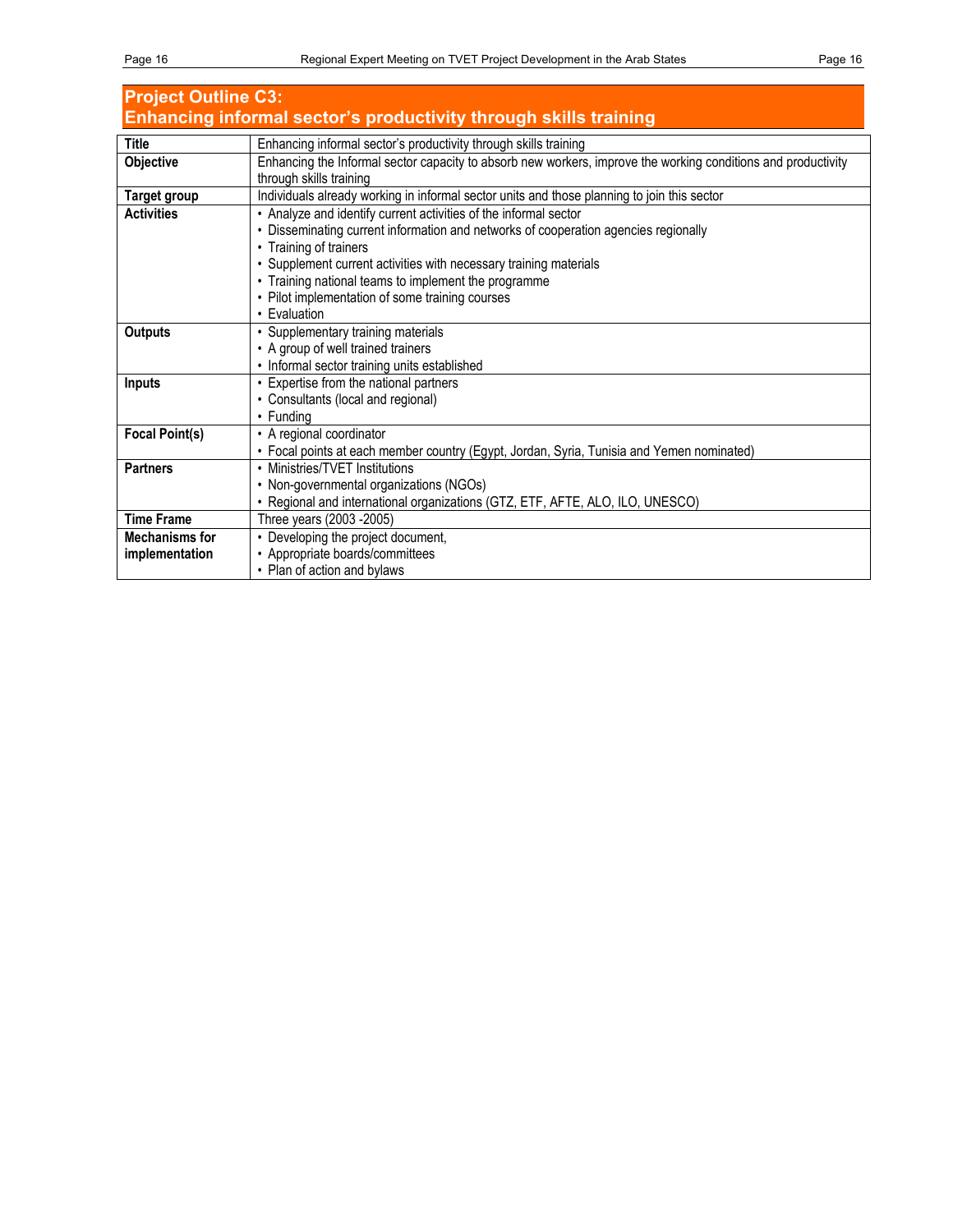After presenting the project outlines, Mr Hans Krönner requested all participants to fill out a questionnaire aiming at assessing the importance of each of the project proposals for their respective countries, the possibility of the country to participate in the project, and the potential interest of the country to

take a leading role in coordinating the project in the future.

A summary of the analysis of the questionnaire which indicates the priority of the project proposals (according to the Experts' opinions), based on 16 returned forms is presented below, while the complete form and analysis is presented in Annex 4.5 (page 28).

| <b>Project</b> | out of 16 forms | High priority in  Country's interest in participating                                     | Country's interest in coordinating           |
|----------------|-----------------|-------------------------------------------------------------------------------------------|----------------------------------------------|
| A1             | 12              | Bahrain, Iraq, Jordan, Lebanon, Sudan, Syria, Tunisia Iraq, Jordan, Saudi Arabia, Tunisia |                                              |
| A <sup>2</sup> | 12              | Bahrain, Iraq, Jordan, Saudi Arabia, Sudan, Syria,<br>Tunisia, Yemen                      | Iraq, Jordan, Saudi Arabia                   |
| C1             |                 | Egypt, Iraq, Jordan, Saudi Arabia, Sudan, Syria,<br>Tunisia, Yemen                        | Egypt, Iraq, Jordan, Saudi Arabia            |
| B <sub>1</sub> |                 | Egypt, Iraq, Jordan, Saudi Arabia, Syria, Tunisia                                         | Egypt, Iraq, Jordan, Saudi Arabia, Tunisia   |
| C <sub>2</sub> |                 | Iraq, Jordan, Saudi Arabia, Syria, Tunisia, Yemen                                         | Iraq, Jordan, Lebanon, Saudi Arabia, Tunisia |
| B <sub>2</sub> |                 | Egypt, Iraq, Sudan, Syria                                                                 | Bahrain, Egypt, Saudi Arabia                 |
| C <sub>3</sub> |                 | Iraq, Jordan, Syria                                                                       | Jordan, Yemen                                |

#### **Next Steps**

Mr Hans Krönner then proposed steps necessary to implement the findings:

- 1. Prepare a document indicating the project outlines
- 2. Address ministries involved in TVET in Arab States, requesting them to officially express their interest in participating and/or coordinating.
- 3. Develop the project outlines into detailed project documents.
- 4. Announce the proposed projects within the countries at the national level.
- 5. Include regional and international organizations and partners in the projects to provide financial and technical support. Proposed organizations include the International Labour Organization, the Arab Labour Organization, and the UNESCO Regional Office – Beirut.
- 6. Establish an Arab steering committee for the projects to coordinate the efforts of the different countries in each of the projects and to follow up on the progress of implementation.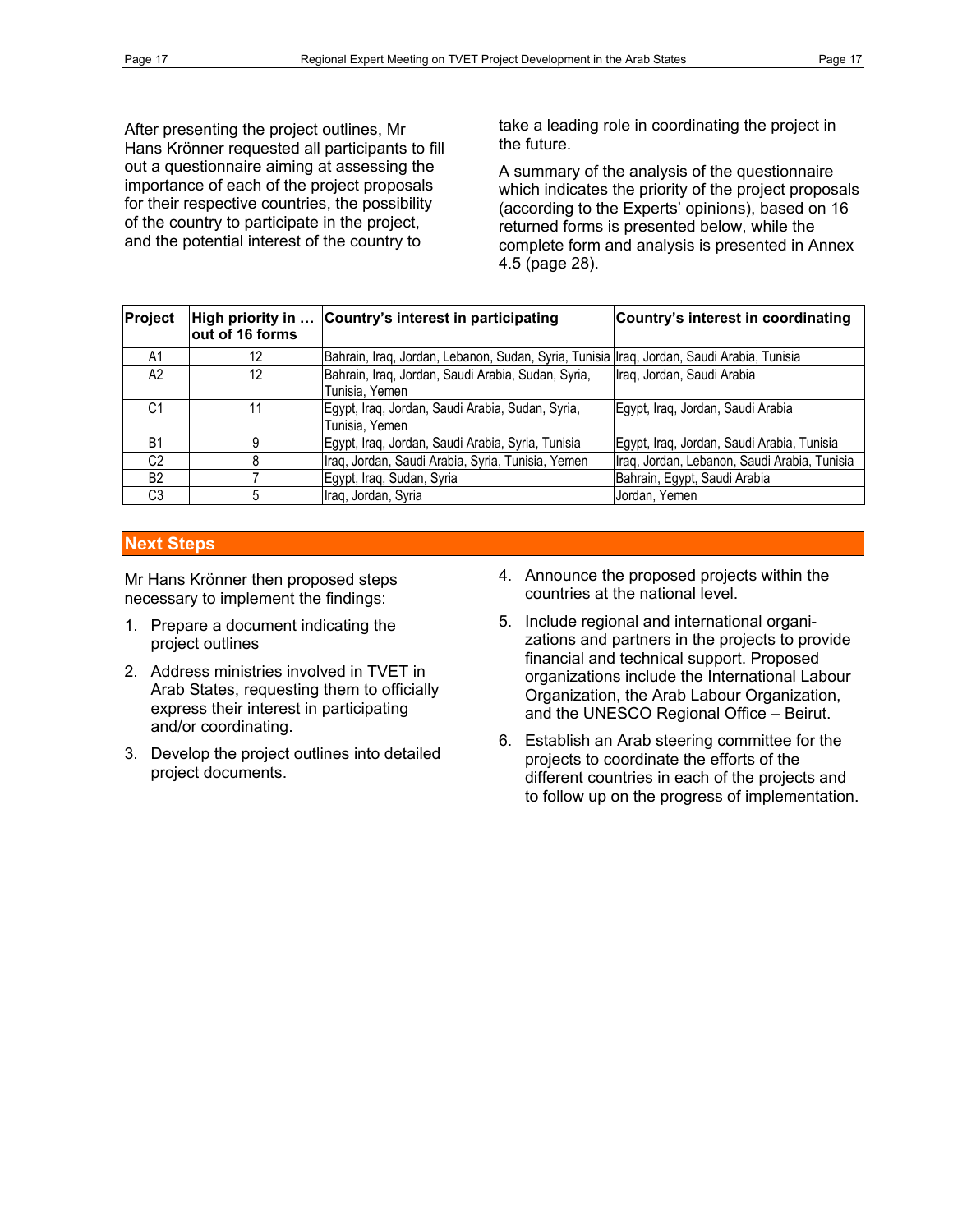# **4 Annexes**

## **4.1 Opening Speeches**

#### **H. E. the Minister of Education and Higher Education, Mr Abdel Rahim Murad**

Distinguished Participants:

Let me first welcome you in Lebanon, also I would like to thank the UNESCO Regional Office – Beirut, the UNESCO International Centre for Technical and Vocational Education and Training, and the Experts and Specialists working actively on the development of TVET in the Arab States, hoping that this meeting would be rich in discussions and the exchange of ideas, and that it would come out with effective results serving the developmental field of TVET and education.

Technical and Vocational Education and Training has become a significant educational structure in all societies concerned about the human beings and their advancement. Technical and Vocational Education comprises an important part of human resource development. And it is a large field for the education and training of efficient skilled workers, whose role has become very clear in the growth of the economy and in supplying the market labour with skilled professionals.

Cooperation is very strong between countries that made progress in this domain, and others are trying to catch up with the development caravan, benefiting from the experience of others.

In Lebanon we have worked and we continue to work on devoting our attention and care on technical and vocational education. We have completed lots of joint projects between the public and private sector, and

we encouraged the personal initiative in this connection. Moreover, we have been seeking the establishment of more official institutions in this field, and we concentrated on technical specialties and the development of the workshops in it, like electricity, topography, masonry, mechanics and information technology. And we paid more attention to nursing, preschool and elementary education. We also experimented with dual teaching, a distinguished experience that associates theory and practice with technical institutes and the workplace. We are bent to enlarge, and spread this experiment because it opens the door in front of graduates in finding jobs easily.

As we hope to open the door between both general and vocational education and then between them and higher education, all of this for the integration of the educational process for the sake of building of the human being.

Distinguished Participants:

We highly count on this meeting, considering it a major step towards increased exchange of experiences between the Arab States in the technical and vocational education and training field.

On the other hand we greatly appreciate and evaluate the role of the UNESCO Regional Office – Beirut, and the staff responsible of organizing the meeting.

I wish that this meeting would come out with fruitful results, which re-assure and confirm the importance and vitality of TVET in development.

Thank you very much.

#### **Mr Victor Billeh, Director, UNESCO Regional Office – Beirut**

H. E. Minister of Education and Higher Education, Mr Abdul Raheem Murad,

H. E. Chairperson of the Parliamentary Education Committee,

Mrs Bahia Al Hariri;

H. E. Secretary General of the National Commission for UNESCO,

Mrs Salwa Baasiri;

Distinguished Participants/Guests:

At the beginning allow me to greet all of you at the UNESCO Regional Office – Beirut, and express my gratitude to H. E. Mr Abdul Rahim Murad, Minister of Education and Higher Education, for his patronage for the expert meeting, and for the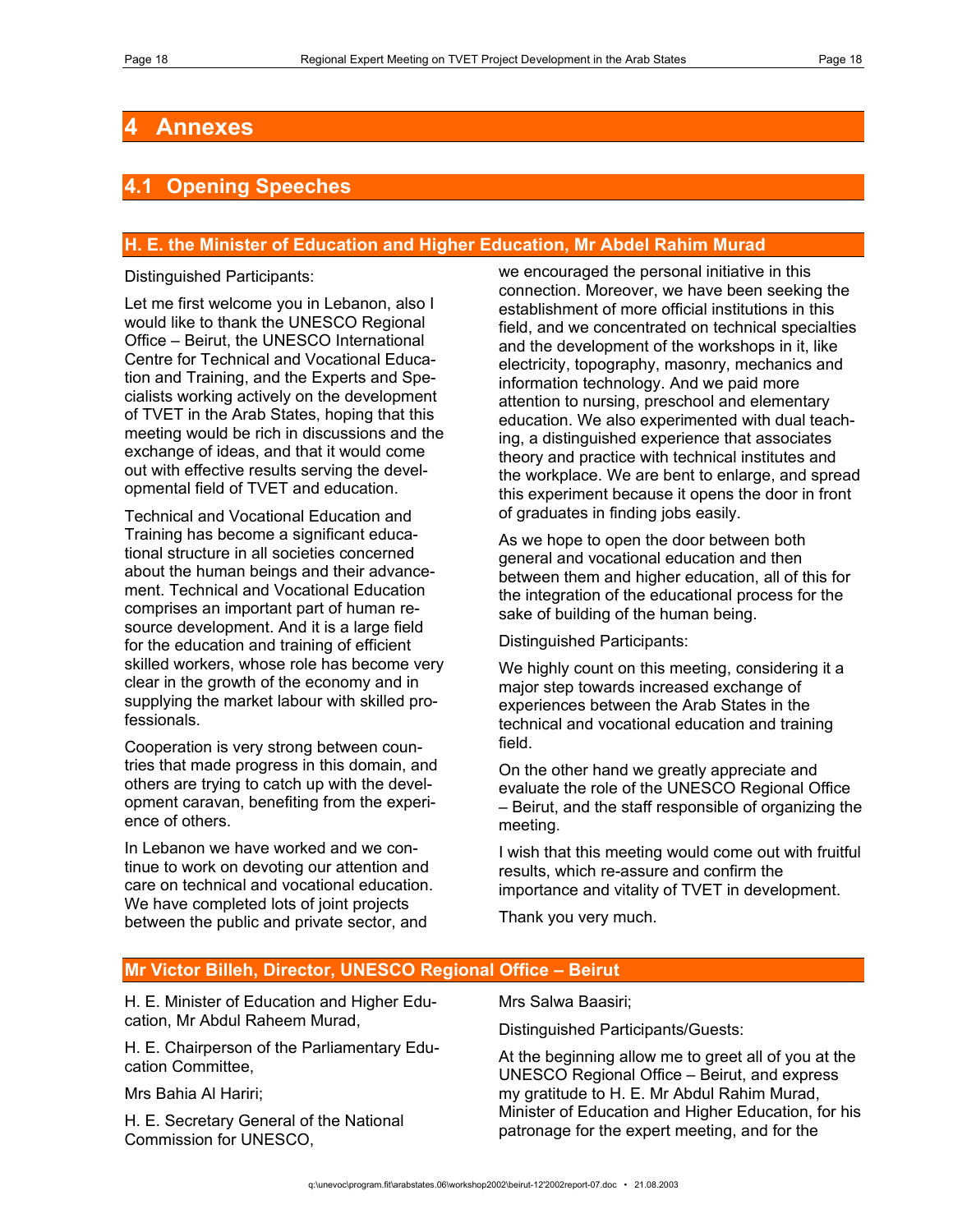Also, I would like to extend the greetings of the Director-General of UNESCO, Mr Koïchiro Matsuura, to all of you, and his wishes for the Meeting to reach it's objectives and that the results will reflect positively on technical and vocational education and training in the region. I wish all of you a fruitful meeting and a pleasant stay in Beirut.

#### Ladies and Gentlemen:

This Meeting is organized within the framework of UNESCO's programme on "Technical and Vocational Education and Training for Citizenship and the World of Work", adopted by the General Conference of UNESCO in its 31<sup>st</sup> Session (November 2001), and stated in the approved programme and Budget for 2002 to 2003 (31 C/5).

The UNESCO Regional Office – Beirut and the UNESCO International Centre for Technical and Vocational Education and Training made the necessary arrangements (through the National Commissions for UNESCO and UNEVOC Network in the Arab States) to call for a regional initiative in TVET development and asked professionals and experts in the region to submit papers and proposals to be considered in the Initiative, as well as the expert meeting.

The "Call for Discussion Papers" has resulted in more than 35 proposals on the following themes:

- Recognition, accreditation and qualifications frameworks;
- Content and quality of TVET programmes;
- Staff;
- Information and Communication Technologies;
- Access of girls and women to TVET;
- Employment and cooperation with the private sector; and
- Skills development in/and for the informal sector.

The papers and proposals were mostly contributions from the UNEVOC Centres and Associate Centres and include the following:

• Analysis of the current situation and the main issues for development (national and regional perspectives);

- Mechanisms on hoe to include the main issues into developmental plans and programmes;
- Define the main needs for development and improvement;
- Crystallize on strength and avoid weakness within the education and training system in the implementation of medium and long term plans;
- Propose practical means for development, and improvement to support regional cooperation between concerned sectors, including public and private institutions, business and industry, and non-government organizations (NGOs).

Ladies and Gentlemen:

The technical programme of the meeting includes the discussion of international and regional experiences for cooperation between technical and vocational education and training institutions and the production sector. These experiences are included in the contributions of the participating international and regional organizations:

- International Labour Organization (ILO);
- UNRWA;
- European Training Foundation (ETF);
- German Agency for Technical Cooperation (GTZ);
- EU: European-Jordanian Action for the Development of Enterprise (EJADA);
- Arab Bureau for Education in the Gulf States/ Arab Open University.

UNESCO will continue cooperating with these organization and authorities on programme development for TVET, to make it important part of the educational plan, based on the recommendations and follow-up on the Second International Congress on TVE (Seoul, 1999).

It is worth to mention here the cooperation between ILO and UNESCO on the issue of the reference publication on TVET for the  $21<sup>st</sup>$  Century: the Joint Recommendations (2001). This publication is needed to help Member States to update TVET programmes to meet scientific and technological changes in the  $21<sup>st</sup>$  Century. It has revised the earlier TVE Recommendations adopted in 1974. The Arabic version of the Recommendations will be available very soon. Within the next two weeks, the International Conference on Secondary Education for Better Life will be held in Muscat, 22 to 24 December 2002, in cooperation with the Ministry of Education in Oman. Linkages between education, training and the world of work are among conference themes. The UNESCO Office – Beirut is preparing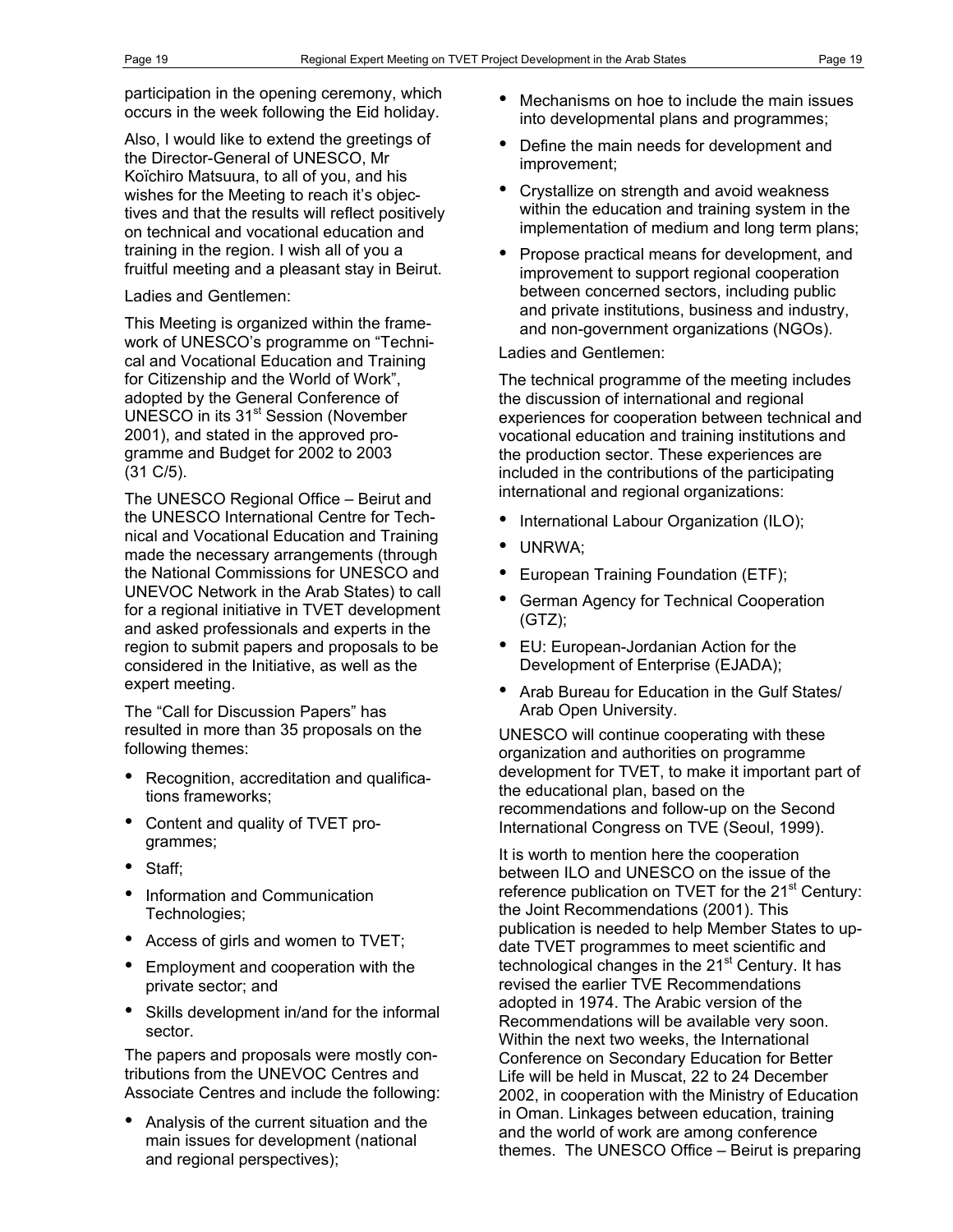a paper on "Regional Trends and Priorities of Secondary Education in the Arab States" for theme one of the conference.

#### Distinguished Participants:

UNESCO is looking for the technical programme of the Meeting, to help TVET institutions in the region in having more initiatives on cooperation with production sectors, especially with professional unions, business and industry, private sector, and nongovernmental organizations (NGOs) on rehabilitation of TVET programmes and specializations to meet sustainable development, and to activate learner's role (young and old) in acquiring the necessary innovative skills technological skills and competencies, to assist in coping with scientific and technological changes. In this area UNESCO is emphasizing that curricula training of teachers and equipments in all TVET specialization should meet production and world work needs. The Organizing Committee for the meeting has provided access for many

professionals and experts in the region to look the new TVET Initiative through the Website www.unevoc.unesco.org/arabstates, which will be lunched officially by H. E. the Minister at the end of the opening ceremony.

Your Excellency, Minister of Education and Higher Education:

Let me thank you again for the patronage, support and participation in the meeting. It is continuity for the joint effort of UNESCO, National Commissions for UNESCO as well as Ministries and Authorities responsible of TVET in the Region.

I would like to call upon all participants to make advantage of these three days, in making all necessary effort in mobilization of resources of developing a plan of action in TVET projects and areas of common interest to their countries and institutions. I look forward to review and follow-up on the results of the meeting with the concerned units and institutions.

Thank you.

#### **Mr Philippe Garnier, Co-coordinator of Activities and Representative of the ILO Regional Office for the Arab States, Beirut**

#### Your Excellencies,

Ladies and Gentlemen,

Allow me to thank the UNESCO Regional Office for Education in the Arab States for having organized this Expert Meeting. The ILO Regional Office for the Arab States is very grateful for having been invited to this important event, as both institutions are partners in the development of TVET. My colleague, Mr Aboubakr Badawi, Senior Vocational Training Specialist of the ILO for the Arab States, will present during this meeting an account of the recent ILO efforts in this field, especially those which can enhance skills development networking in the Arab States. For this purpose, he will focus on the newly ILO-designed skill development web pages, on the contribution of the organization to networking of TVET institutions in Arab States, and on the forthcoming Meeting of Heads of TVET authorities in the region. This meeting will probably take place in Beirut in June 2003 in collaboration with the ILO International Training Centre in Turin.

First I would like to say a few words about salient features of some of the ILO activities on training policy and employability as they have developed over the last few years.

- The 2000 International Labour Conference defined employability as a key outcome of education and training of high quality, as well as a range of other policies. It encompasses the skills, knowledge and competencies that enhance a worker's ability to secure and retain a job, progress at work and cope with change, secure another job if she/he so wishes or has been laid off, and enter more easily into the labour market at different periods of the life cycle. Consequently, the ILO is at present exploring the application of the employability concept to training policy and programme design and the factors that are likely to enhance individuals' access to decent work. As part of this work and following the request of the 2000 International Labour Conference, the ILO is currently:
	- Identifying indicators on employability; and
	- Preparing a manual on how the concept and indicators can be used for targeting training policies, investments and programmes.
- The opening up of world trade and intensified competition have engaged the growth of high performance work organizations which have been particularly successful in seizing the expanded market and business opportunities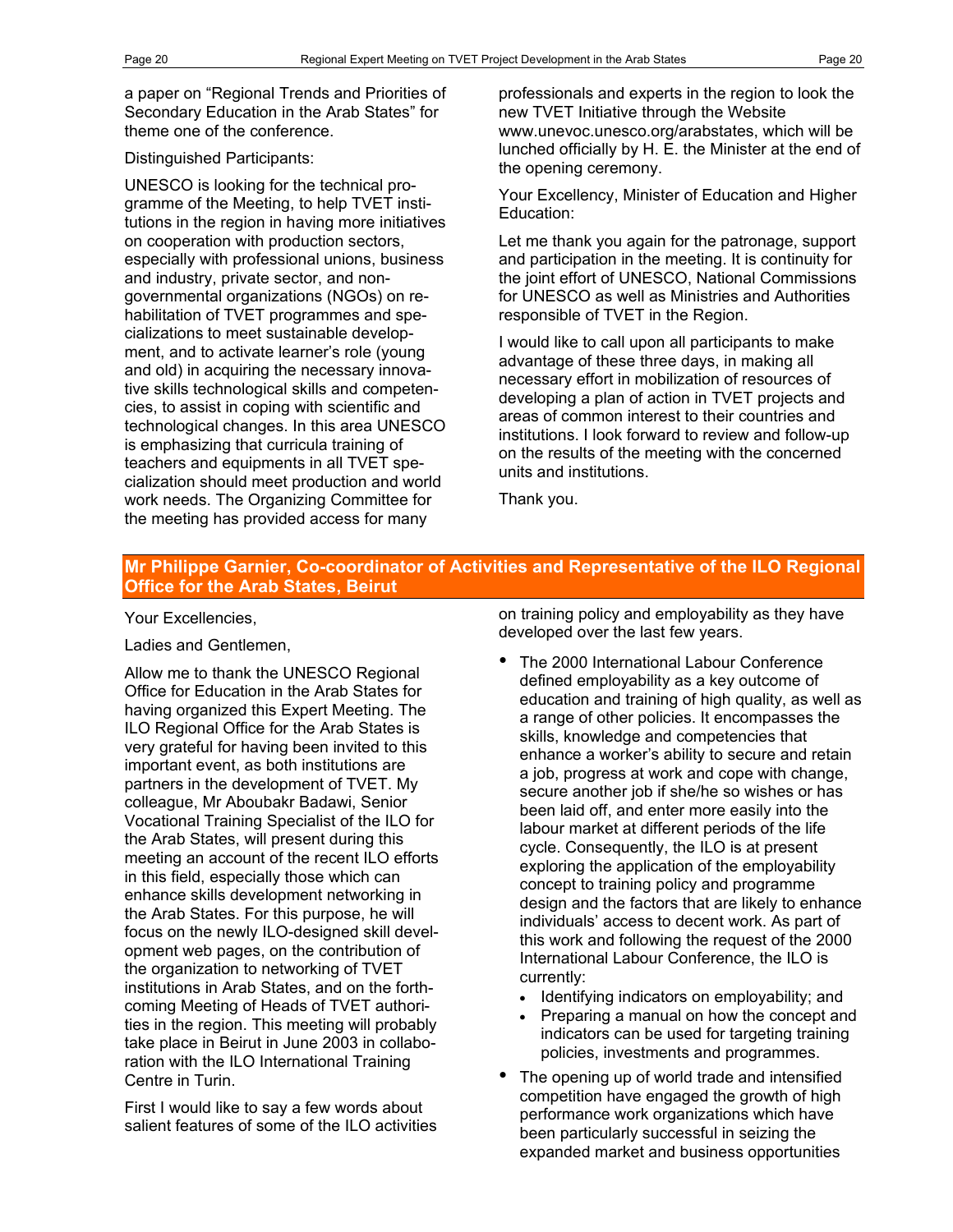offered by organization. Under its learning for high performance working research project, the ILO, in collaboration with the International Federation of Training and Development Organization (IFTDO), has examined the scope for extending these "good practices" also in Small and Medium Sized Enterprises (SMEs) in a number of countries. The resulting publication is already available in English from the ILO.

- The cost of education and training should be seen as investment. Increasing this investment can be fostered by recognizing that investment in education and training can be a shared responsibility of both the public and private sector. In this context, the ILO is currently developing a conceptual framework for the development of the database and discussing issues of, and methodologies for, measuring enterprises' investment in training.
- In the global economy, human competence is becoming a major competitive factor. Competence comprises knowledge, practical and social skills which can be effectively used in a given social and economic context. As employment patterns and skills demand undergo rapid changes in the global economy, competency-based training has become a major topic of international vocational education and training discussions and forums. As such, the ILO has been developing a number of activities, among which:
- A policy handbook identifying training strategies and setting guidelines for reorienting training towards the competency approach and lifelong learning;
- An ILO approach to competency-based modular training;
- A comprehensive website connecting the International Network of Modular Training Providers promoted by the ILO; and,
- An increased number of the ILO technical co-operation projects and advisory services on the introduction of competencybased modular approach to training and retraining of the workforce.

After this overview of ongoing ILO works on TVET, I would also like to mention a joint publication of ILO and UNESCO, which sets forth the major policy statements of the two United Nations Specializations Agencies and which outlines their approach to human resource development. This comprehensive document is entitled "Technical and Vocational Education and Training for the Twenty-First Century: UNESCO and ILO Recommendations". It was published on the eve of our new Millennium. The document presents sound internationally acknowledged TVET policies and continuous lifelong learning and practices, which were adopted by the UNESCO General Conference at its 31<sup>st</sup> session in 2001 and by the ILO International Labour Conference at its 88<sup>th</sup> session 2000.

This meeting is a welcome attempt to contribute to enhancing the networking of technical education providers and authorities using the current UNESCO-UNEVOC Network. The issue is also crucial for the ILO Regional Office for Arab States and it is, therefore, essential that the efforts of both organizations be coordinated in this regard.

To conclude, I am pleased to draw attention to the excellent cooperation between the ILO and UNESCO which has been highlighted, among other examples, by joint UNESCO and ILO recommendations on TVET for the 21<sup>st</sup> Century and by our collaboration with UNEVOC. The latter takes the form of frequent joint consultations between the ILO Training Department in Geneva and the UNESCO-UNEVOC International Centre in Bonn. Most important of all, is the cooperation between UNESCO Regional Bureau for Education in the Arab States and the ILO Regional Office, at the Arab States level, which is also setting a model in this part of the world. The ILO is looking forward to continuing this cooperation to assist our joint constituents.

Ladies and Gentlemen,

May this meeting prove fruitful and provide a forum for lively debates since vocational training and education remains the key to meaningful development of our societies.

Thank you for your attention.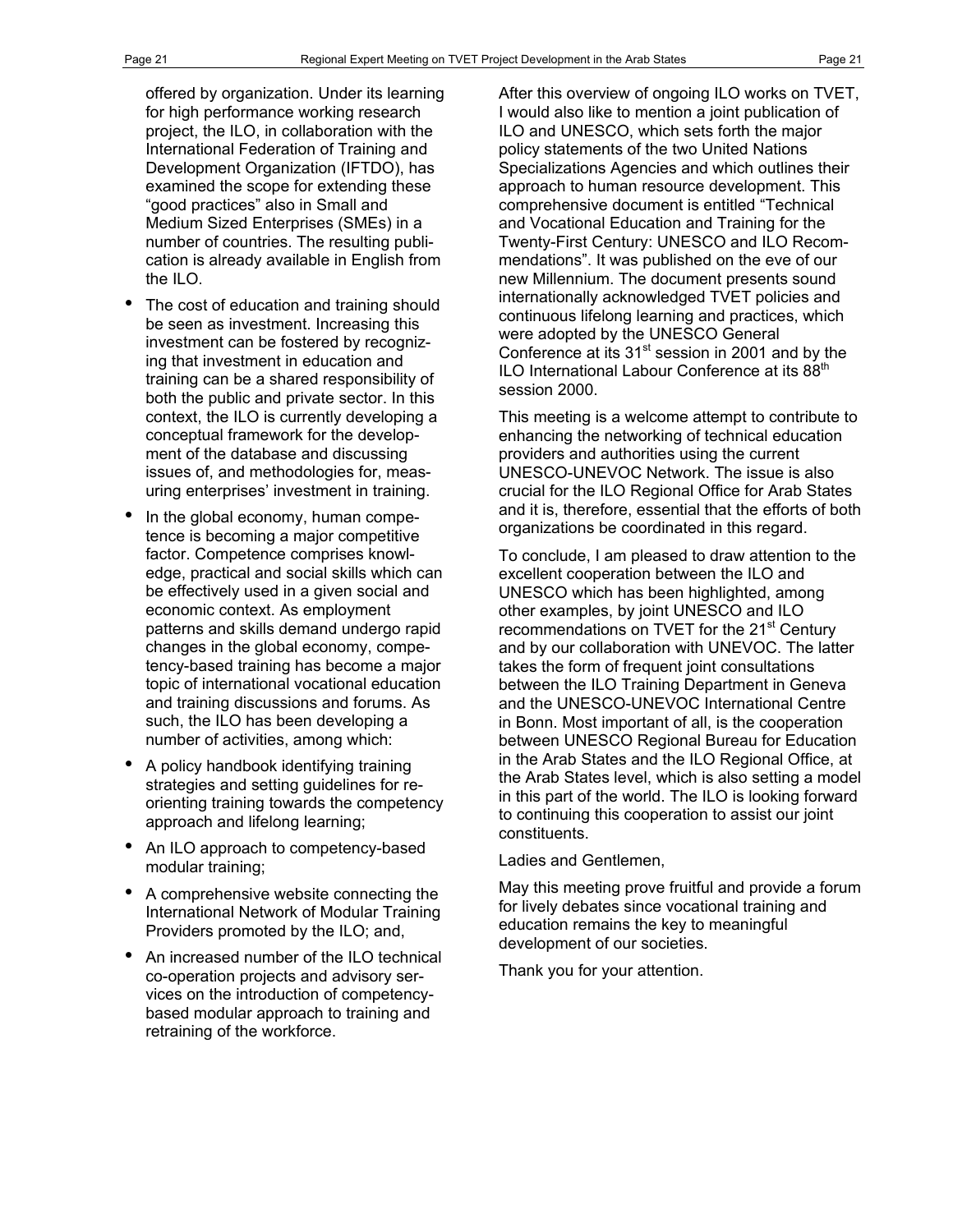#### **Mr Hans Krönner, Chief, Information and Networks, UNESCO-UNEVOC International Centre, Bonn**

Your Excellency, Minister of Education and Higher Education of Lebanon,

Representatives of international and regional organizations,

Director of the UNESCO Office – Beirut,

Distinguished Experts from the Arab States,

Honourable Guests,

Thank you all for joining us this morning for the launching of an initiative, which will seek to promote regional co-operation in technical and vocational education and training in the Arab States.

What are the challenges?

(1) Education and training are rapidly becoming inseparable. The notion of a job for life is being replaced by the necessity for lifelong learning. This is shared by the International Labour Organization (ILO) as well as by UNESCO. But what does this mean in practice?

(2) At the World Education Forum in Dakar in the year 2000, a Framework for Action has been adopted.

One of the goals (goal 3) set forth in Dakar is "Ensuring that the learning needs of all young people and adults are met through equitable access to appropriate learning and life skills programmes".

Increasingly, the notion of "life skills" seems to provide a new, crosscutting concept of learning that does no longer accommodate the traditional patterns of "general" and of "vocational" education and training.

How is this to be reflected in the teaching and learning process?

It would seem that all of these developments require radical changes in content as well as in delivery patterns.

 (3) The need for a new relationship between education and training has been emphasized at the Second International Congress on Technical and Vocational Education, Seoul, Republic of Korea, in 1999. A holistic approach to the preparation for life and for the world of work was suggested, while underlining the need for learning throughout life. What does this imply for learners, for teachers and trainers, and for policy-makers?

These are just some of the challenges that most Arab States are facing in common.

Given the diversity of social, economic, cultural and political heritage in Arab States, many different approaches have been developed to meet these challenges.

Our Expert Meeting here in Beirut aims at identifying starting points for joint approaches and common solutions. Later this morning, I will be presenting, as an example for such interaction, experiences made in the Southern African context.

It is my firm belief that the existing diversity of environments and approaches should not be looked upon as a barrier, but rather as a rich resource, as a valuable basis for cross-fertilization, and as a challenge to make intelligent use of existing options, ideas, solutions and innovations in technical and vocational education and training.

Excellency,

Ladies and Gentlemen,

The UNESCO Regional Office for Education in the Arab States and the UNESCO-UNEVOC International Centre are making this current platform available to you to facilitate your interaction. It is now up to you to use this opportunity, and to make it a success.

Last but not least, I wish to convey to you the warmest regards of the Director of the UNESCO-UNEVOC International Centre in Bonn, Mr Rupert Maclean, who has been very supportive of this initiative. He has expressed his keen interest in the results of this workshop, and he is looking forward to supporting follow-up action that will emerge from your work during the next three days.

I wish all of you a stimulating and productive workshop that is expected to come up with new initiatives for co-operation in technical and vocational education and training, and that will hopefully have a positive impact on human resource development in all of your countries.

Let me finish with a statement from the Arab Human Development Report 2002 that is entitled "Formulating a programme for education reform at the pan-Arab level":

"Effective Arab co-operation is one of the keys for dynamic development in the Arab world. This is true for human development in general and for building human capabilities through education in particular."

Thank you.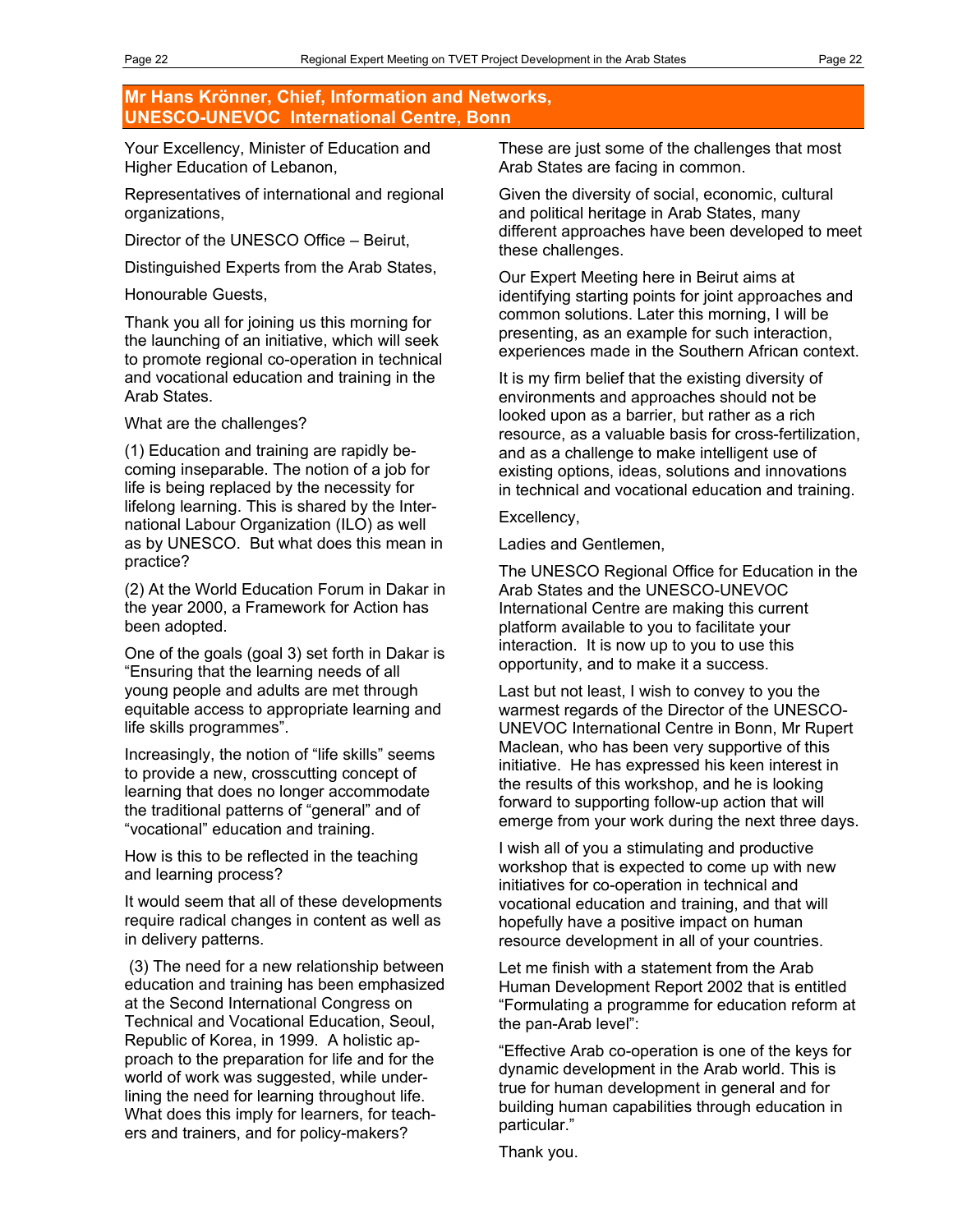# **4.2 Programme**

| Day                           | Session 1: 08:30 to 10:30                                                                                                                                                                                                                                                                                  | Session 2: 11:00 to 12:30                                                                                                                                                                           | Session 3: 14:00 to 16:00                                                                    |
|-------------------------------|------------------------------------------------------------------------------------------------------------------------------------------------------------------------------------------------------------------------------------------------------------------------------------------------------------|-----------------------------------------------------------------------------------------------------------------------------------------------------------------------------------------------------|----------------------------------------------------------------------------------------------|
| Wednesday<br>11.12.2002       | • Registration<br>• Opening: Under the patronage of H.<br>E. Minister of Education and Higher<br>Education<br>• Official Launching of TVET Regional<br>Initiative<br>• Reception<br>• Election of Chair, Vice Chairs, and<br>Rapporteur<br>• Adoption of the programme<br>• Experiences from other Regions | • TVET topics and areas for regional<br>cooperation: issues, needs and pri-<br>orities<br>• Procedures for Working Groups and<br>work distribution based on submis-<br>sion of papers and proposals | Working groups on proposal devel-<br>opment and regional cooperation<br>(Groups A, B, and C) |
|                               | Chairperson:<br>Mr Y. Dia<br>Mr M. Masri                                                                                                                                                                                                                                                                   | Chairperson:<br>Mr T. Althwaini                                                                                                                                                                     | Coordinators:<br>Mr Masri<br>Ms Al-Oraini<br>Mr Badawi                                       |
|                               | Speakers:<br>Mr S. Sulieman<br>Mr H. Krönner                                                                                                                                                                                                                                                               | Speakers:<br>Mr M. Masri<br>Mr W. Karow<br>Mr F. Killius                                                                                                                                            | Participants                                                                                 |
| <b>Thursday</b><br>12.12.2002 | Regional efforts to enhance skills<br>development and networking                                                                                                                                                                                                                                           | Working groups on proposals develop-<br>ment: continue<br>(Groups A, B, and C)                                                                                                                      | Strategies for cooperation:<br>national and regional                                         |
|                               | Chairperson:<br>Mr L. Belarbi                                                                                                                                                                                                                                                                              | Coordinators:<br>Mr M. Masri<br>Ms Al-Oraini<br>Mr Badawi                                                                                                                                           | Chairperson:<br>Mr Ali                                                                       |
|                               | Speakers:<br>Mr A. Badawi<br>Mr B. Chakroun                                                                                                                                                                                                                                                                | Participants                                                                                                                                                                                        | Speakers:<br>Mr M. Juma<br>Ms Al-Oraini<br>Mr Majzoub                                        |
| Friday<br>13.12.2002          | • Review of working groups results<br>• Presentation of main proposals<br>(Plenary)                                                                                                                                                                                                                        | • Next Steps and the way ahead<br>• Evaluation and follow-up<br>• Closing of the Meeting                                                                                                            | Field visit to Bir Hassan TVET Complex<br>(optional)                                         |
|                               | Chairperson:<br>Mr A. Badawi                                                                                                                                                                                                                                                                               | Chairperson:<br>Mr Y. Dia<br>Mr M. Masri                                                                                                                                                            | Coordinator:<br>Mr M. Hodaib                                                                 |
|                               | Speakers:<br>Mr Bellarbi<br>Mr T. Althwaini<br>Mr Abdul Hussain<br>1.40.22<br>$\mathbf{D}$ .                                                                                                                                                                                                               | Speakers:<br>Mr H. Krönner<br>Mr S. Sulieman<br>$\overline{A}$ $\overline{A}$ $\overline{A}$<br>$\overline{1}$ $\overline{4000}$                                                                    | $\overline{1100}$                                                                            |

Morning Break: 10:30 – 11:00 Lunch: 12:30 – 14:00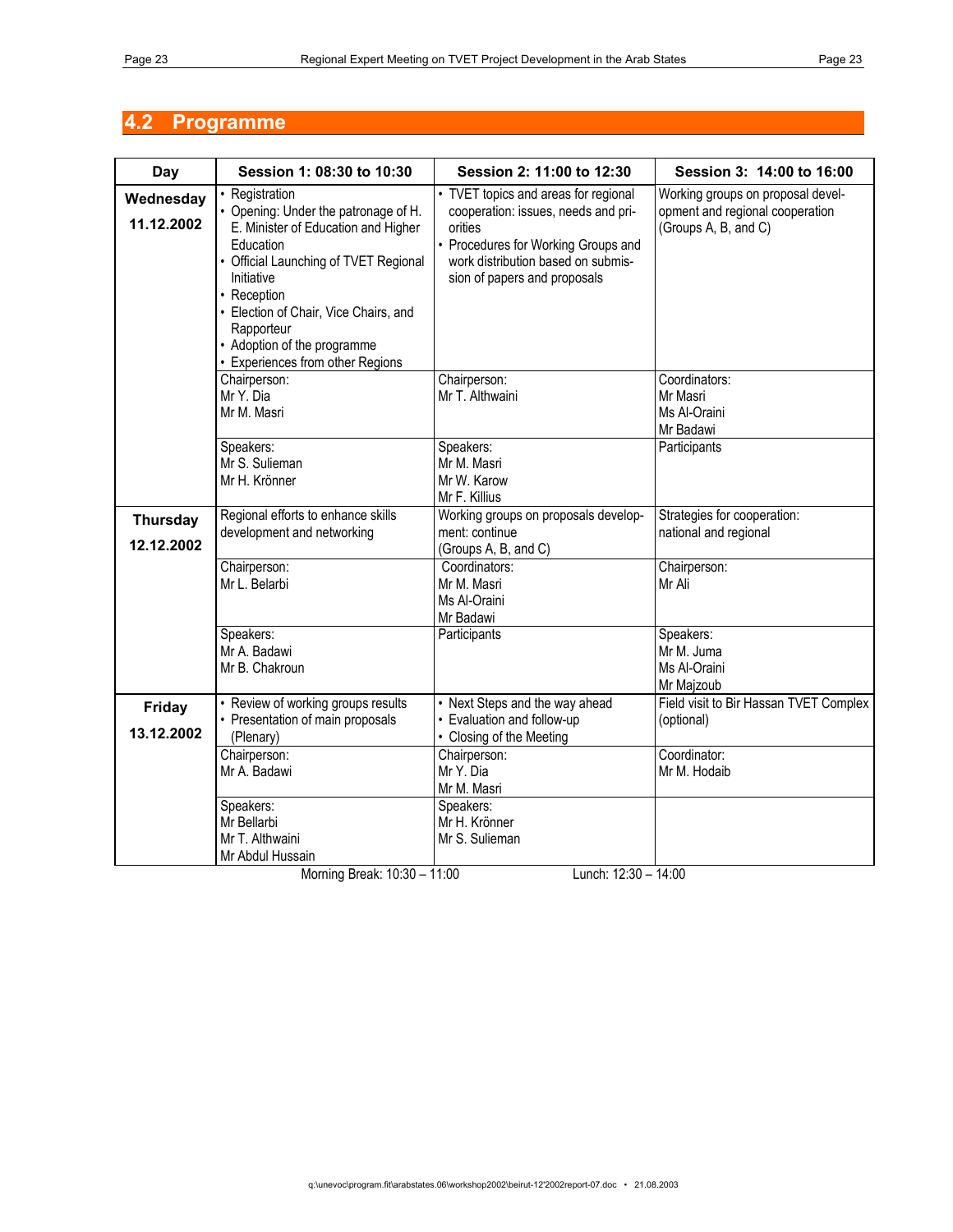# **4.3 List of Participants**

#### **Arab States / UNEVOC Network**

| Country      | Name, Title                              | <b>Address</b>                                      | Phone, Fax, E-mail        |
|--------------|------------------------------------------|-----------------------------------------------------|---------------------------|
| Bahrain      | Mr Hassan Saleh Mubarak                  | Ministry of Education                               | Tel: [+973] 68 00 98      |
|              | Chief of Technical Education             | P.O. Box 336                                        | Fax: [+973] 68 01 55      |
|              |                                          | Manama                                              | hsalehm@bahrain.gov.bh    |
| Egypt        | Mr Ali Ahmed Sayed Ali                   | Ministry of Education                               | Tel: [+202] 590 29 12     |
|              | Director, Mubarak-Kohl Initiative        | Abdelaziz El-Dereny Street                          | Fax: [+202] 590 28 36     |
|              |                                          | 11451 El-Manial                                     | alisayeda@hotmail.com     |
|              |                                          | Cairo                                               |                           |
| Iraq         | Mr Mazin M. A. Juma                      | University of Technology                            | jumah@uruklink.net        |
|              | President                                | Al-Sanah Street P.O.Box 35010                       |                           |
|              |                                          | Bagdad                                              |                           |
|              | Mr Uzaldin Sadek Abdul Hussain           | Foundation of Technical Education - MHESR           | Tel: [+164] (1) 816 91 04 |
|              | Assistant to the President               | P.O. Box: 5249                                      | Fax: [+164] (1) 816 91 04 |
|              |                                          | Baghdad                                             | ushusian@uruklink.net     |
|              |                                          |                                                     | gerew@mail.uruklink.net   |
| Jordan       | Mr Munther Masri                         | National Center for HRD                             | Tel: [+962] (6) 533 66 90 |
|              | President                                | P.O. Box: 560                                       | Fax: [+962] (6) 534 03 56 |
|              |                                          | Jubeiha                                             | mmasri@nchrd.gov.jo       |
|              |                                          | Amman 11941                                         |                           |
|              | Mr Abdel-Rahim Abdel-Jaber               | Vocational Training Corporation                     | Tel: [+962] (6) 5526941   |
|              | Assistant DG for Technical Affairs       | P.O.Box 1295                                        | Fax: [+962] (6) 5820351   |
|              |                                          | <b>Amman 11821</b>                                  | jaberaa@hotmail.com       |
| Lebanon      | Mr Yousef Dia                            | Vocational and Technical Education -                | Tel: [+961] (1) 688232    |
|              | Director General                         | <b>MOEHE</b>                                        | Fax: [+961] (1) 659998    |
|              |                                          | Dekwaneh                                            |                           |
|              |                                          | <b>World Bank Projects</b>                          |                           |
|              | Mr Abdul Majeed Abdul Ghani<br>Director  | Voc. and Technical Education                        |                           |
|              | Mr Mohamad Hodaib                        | Ecole Supérieure de l'Enseignement                  | Tel: [+961] (1)833336     |
|              | Director                                 | Technique                                           | Tel: [+961] (3)822080     |
|              |                                          | <b>Bir Hassan</b>                                   | mohodeib@hotmail.com      |
|              |                                          | Boulevard cite sportive                             |                           |
|              | Mr Frank Killius                         | GTZ Project - DGVTE                                 | Tel: [+961] (1)371478     |
|              | Coordinator                              | Starco 6 Floor                                      |                           |
|              |                                          | Room 605                                            | Gtz.beirut@inco.com.lb    |
|              |                                          | <b>Beirut</b>                                       |                           |
|              | Mrs Hana Nasser                          |                                                     |                           |
|              |                                          | Ministry of Education and Higher Education<br>(GTZ) | Tel: [+961] (1)371478     |
|              | Programme coordination                   | Starco Bloc A Room 605                              | $[+961]$ (3)818440        |
|              |                                          |                                                     | Fax: [+961] (1) 371478    |
|              |                                          | <b>Beirut</b>                                       | Gtz.beirut@inco.com.lb    |
|              | Mr Jürgen Förderer                       | Ministry of Education (GTZ)                         | Tel: [+961] (1)'371478    |
|              |                                          | Starco bldg                                         | $[+961]$ (3) 342728       |
|              |                                          | Room 605                                            | Fax: [+961] (1) 371478    |
|              |                                          |                                                     | juergen@foerderer.com     |
|              | Mr Joachim Joerdens                      | GTZ - Lebanon                                       | Tel: [+961] (3)590621     |
|              |                                          | Starco Bloc A                                       | Fax: [+961] (1) 556980    |
|              |                                          | Beirut                                              | fomapro@inco.com.lb       |
| Morocco      | Mr Larbi Bellarbi                        | <b>ENSET</b>                                        | Tel: [+212] 3771140/8     |
|              | Director                                 | BP. 6207                                            | [+212] 61641575           |
|              |                                          | Orfan City                                          | Fax: [+212] 37711406      |
|              |                                          |                                                     | lbellarbi@hotmail.com     |
| Saudi Arabia | Mr Saleh A. Aboreshaid                   | P.O.Box 22870                                       | Tel: [+966] (1) 4026255   |
|              | Deputy Governor for Development          | Riyadh 11416                                        | Fax: [+966] (1) 4039722   |
|              | Mr Tarik M. Abdel Karim Althwaini        | <b>GOTEVOT</b>                                      | salamr@gotevot.edu.sa     |
|              |                                          | P.O.Box 286074                                      | Tel: [+966] (1) 2254908/9 |
|              | Director General, Design and Development |                                                     | Fax: [+966] (1) 2694248   |
|              | of Curricula                             | Riyadh 11323                                        | thwuainy@yahoo.com        |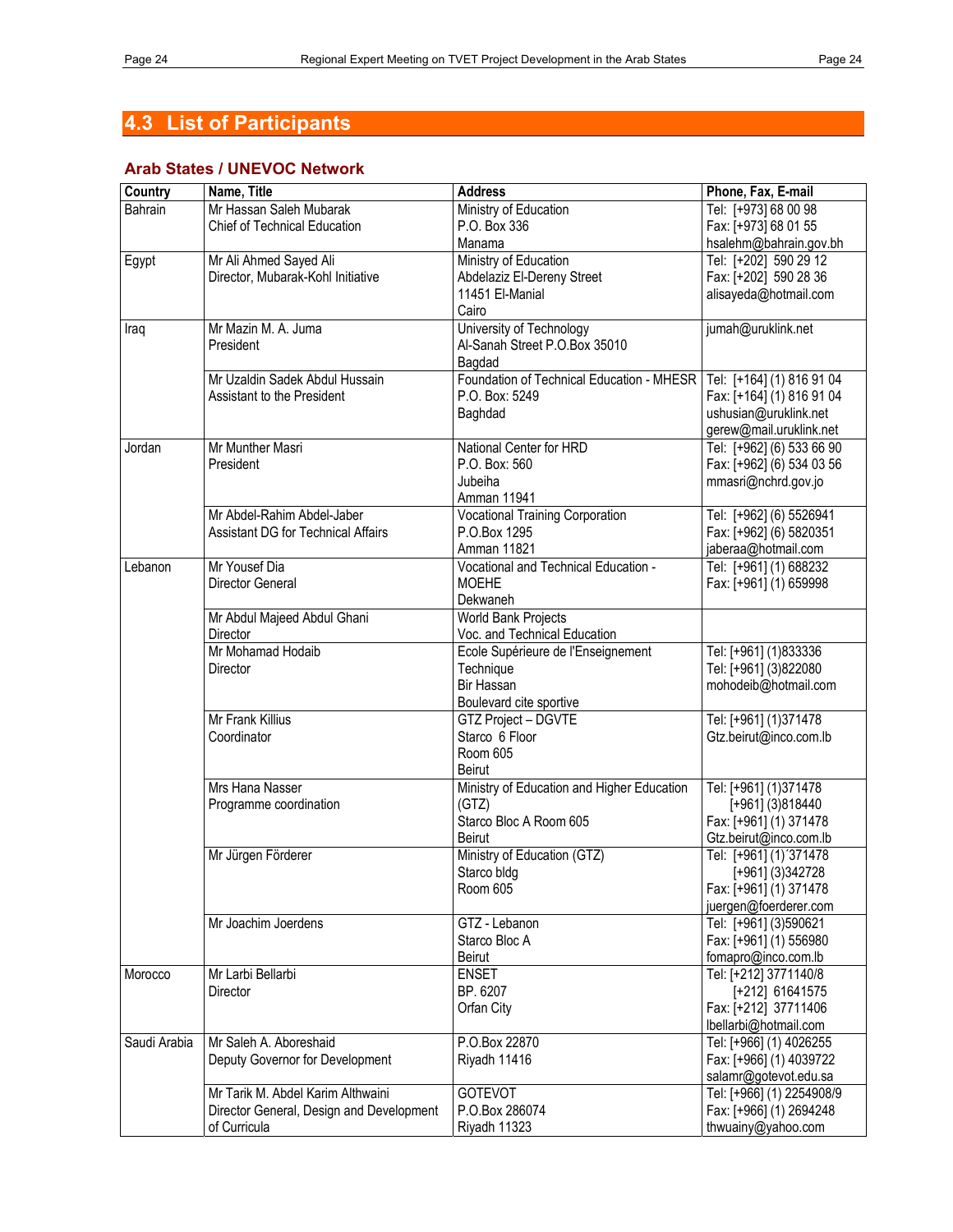| Sudan   | Mr Mohamed Abdallah Khair Allab       | Ministry of Education                       | Tel: [+249] (11) 778050 |
|---------|---------------------------------------|---------------------------------------------|-------------------------|
|         | Expert, Vocational of Technical and   | P.O. Box 284                                | Tel: (012) 204148       |
|         | Education                             | Khartoum                                    | Fax: [+249] (11) 779973 |
|         | Mr El Sheikh Majzoub                  | Ministry of Higher Education and Scientific | Tel: [+249] (11) 770912 |
|         |                                       | Research (DG)                               | Fax: [+249] (11) 779973 |
|         |                                       | P.O.Box 2081                                | eemagzoub@sudanmail.net |
|         |                                       | Khartoum                                    |                         |
| Syria   | Mr Hazwan Waz                         | Vocation and Technical Education            | Syr-voc@scs.net.org     |
|         | Director                              | Shahbandar                                  |                         |
|         |                                       | Damascus                                    |                         |
| Tunisia | Mr Hatim Amara                        | Technical Education - Ministry of Education | Tel: [+216] 71568768    |
|         | Senior Supervisor                     | and Training                                | P 2229                  |
|         |                                       | <b>Bldg Babbnet</b>                         | [+216] 71568699         |
|         |                                       | 1030 Tunis                                  | hatem.amara@edunet.tn   |
| Yemen   | Mr Abdel Kaher Zaemey                 | Ministry of Higher Education                | Tel: [+967] (1) 3770426 |
|         | Member of Higher Council of Community | P.O. Box 13373                              | Fax: [+967] (1) 204495  |
|         | Colleges                              | Sana'a                                      | zaemey@yahoo.com        |

## **International and Regional Organizations**

| Organization             | Name, Title                           | <b>Address</b>                            | Phone, Fax, E-mail          |
|--------------------------|---------------------------------------|-------------------------------------------|-----------------------------|
| <b>UNESCO</b>            | Mr Hans Krönner                       | <b>UNESCO-UNEVOC International Centre</b> | Tel: [+49] (228) 243 37-13  |
|                          | Chief, Information and Networks       | Görresstr 15                              | Fax: [+49] (228) 243 37 77  |
|                          |                                       | 53113 Bonn                                | h.kronner@unevoc.unesco.org |
|                          |                                       | Germany                                   |                             |
|                          | Mr Sulieman Sulieman                  | <b>UNESCO Regional Office - Beirut</b>    | Tel: [+966] (1) 85 00 13    |
|                          | Programme Specialist, TVE             | P.O.Box 5244                              | Fax: [+966] (1) 82 48 54    |
|                          |                                       | <b>Beirut</b>                             | s.sulieman@unesco.org       |
| $\overline{10}$          | Mr Aboubakr A. Badawi                 | P.O.Box 27966                             | Tel: [+965] 243 87 67/8     |
|                          | Vocational Training Advisor and       | Safat 13140                               | Fax: [+965] 240 09 31       |
|                          | ILO Representative                    |                                           | ilokuwait@ncc.moc.kw        |
|                          |                                       |                                           | badawi@ilo.org.lb           |
| <b>UNRWA</b>             | Mr Mohamed M. Akil                    | UNRWA - Amman                             | Tel: [+962] (6) 582 61 71   |
|                          | Chief, TVET                           | P.O.Box 143400                            | Ext. 311                    |
|                          |                                       | Rawnaq - Amman                            | Fax: [+962] (6) 581 25 32   |
|                          |                                       |                                           | m.aqeel@unrwa.org           |
|                          |                                       |                                           | mmaqeel@yahoo.com           |
| <b>European Training</b> | Mr Borhène Chakroun                   | V. Settimio Severo 65                     | Tel: [+39] (011) 630 22 88  |
| Foundation (ETF)         | Team Leader of Activities in Lebanon  | Turin                                     | Fax: [+39] (011) 630 22 22  |
|                          | and Palestinian Authority             | Italy                                     | borhene.chakroun@etf.eu.int |
| European Com-            | Mr Ali Nassrallah                     | EJADA - Jordan                            | Tel: [+962] (6) 565 79 40   |
| misson / EJADA           | Vocational Training and HRD Senior    | P.O.Box 840762                            | Tel: (077)830400            |
|                          | Advisor                               | Amman 11184                               | Fax: [+962] (6) 565 79 39   |
|                          |                                       |                                           | ali.nasrallah@ejada.jo      |
| German Technical         | Mr Willi Karow                        | Gronauer Weg 24                           | Tel: [+49] (30) 712 11 15;  |
| Cooperation              | <b>Vocational Training Consultant</b> | 12207 Berlin                              | (0171) 625 55 51            |
| Agency (GTZ)             |                                       | Germany                                   | Fax: [+49] (30) 71 20 15 34 |
|                          |                                       |                                           | dr.karow@berlin.snafu.de    |
| <b>ABEGS</b>             | Mrs Sara Al-Oraini                    | Arab Open University                      | Tel: [+965] 532 90/3        |
|                          |                                       | Director of Instructional Material and    | Ex: 320                     |
|                          |                                       | <b>Education Technology</b>               | Fax: [+965] 532 90 35       |
|                          |                                       | P.O.Box 3322                              | dr.al-oraini@al-oraini.com  |
|                          |                                       | Safat 13033                               |                             |
|                          |                                       | Kuwait                                    |                             |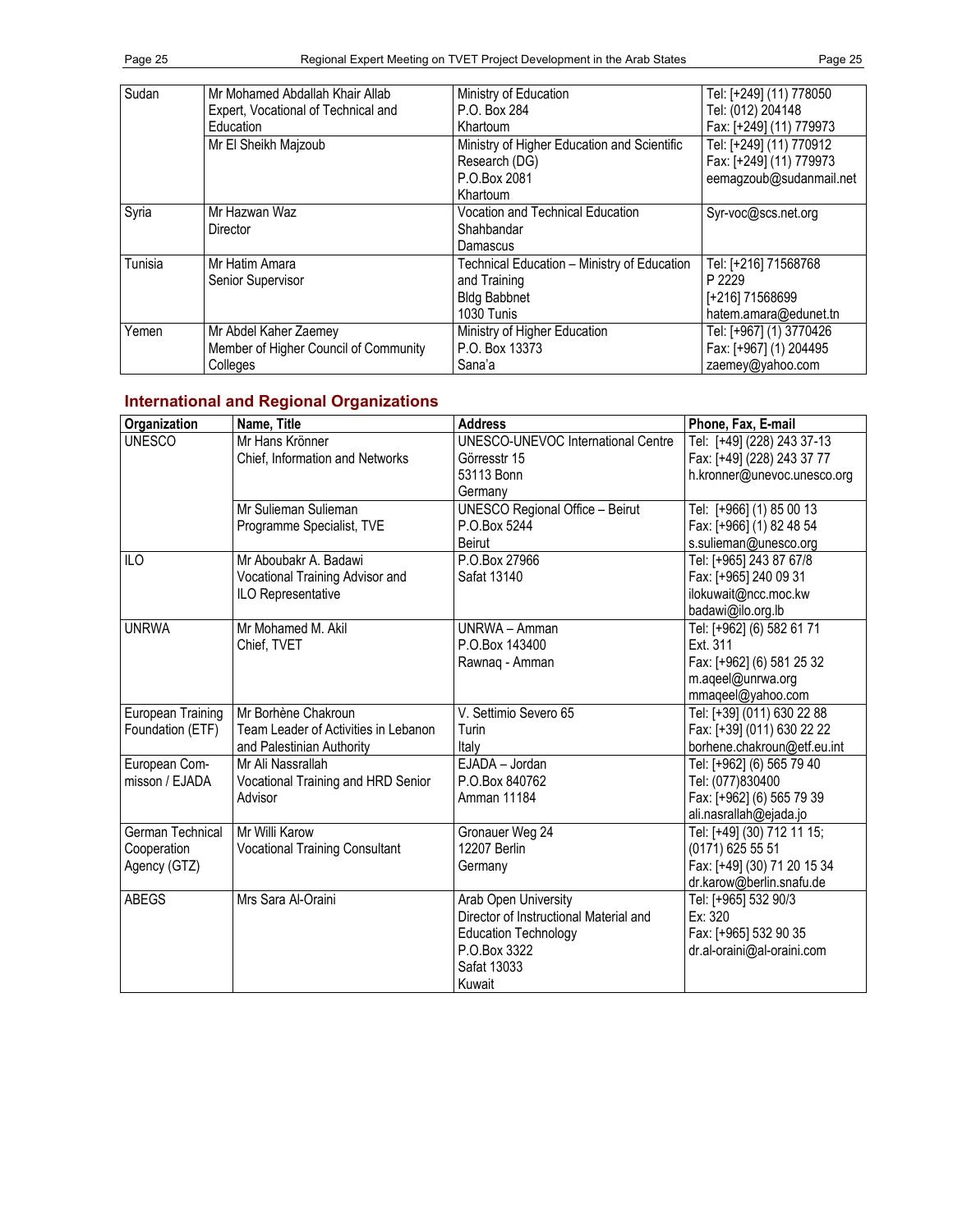# **4.4 List of Working Papers Submitted for TVET Initiative**

| No.              | <b>Country</b> | Name(s), Institutions                                                                                 | <b>Title of Paper</b>                                                                                | Language         |
|------------------|----------------|-------------------------------------------------------------------------------------------------------|------------------------------------------------------------------------------------------------------|------------------|
| $\overline{1}$ . | Algeria        | Mr Mohamed Abdel Ali, Ministry of Education                                                           | Relation between Technological Edu-<br>cation and Industrial Development                             | Arabic           |
| 2.               | Bahrain        | Mr Hassan Mubarak, Ministry of Education                                                              | Development of Industrial Education<br>and Improvement of Outputs                                    | Arabic           |
| 3.               | Egypt          | Mr Ali Sayed Ali, Ministry of Education                                                               | Development of VET System in Egypt                                                                   | Arabic - English |
|                  |                | Mr Ali Sayed Ali, Ministry of Education                                                               | Dual System Applications in Egypt:<br>Mubarak-Kohl Initiative                                        | Arabic - English |
|                  |                | Mr Fayez Mikhayel, Ministry of Industry and Technol-<br>ogy Development                               | Retraining of Youth Graduates Project<br>(Egypt)                                                     | Arabic           |
| 4.               | Iraq           | Mr Uzaldin Abdul Hussein, Foundation for Technical<br>Education                                       | <b>Articulation of Technical Education</b><br>Curricula with Higher Education                        | Arabic           |
|                  |                | Mr Mazin Juma, Technological University                                                               | Linkages of TVET to the World of<br>Work                                                             | Arabic           |
|                  |                | Mr Zahid Hassan, Ministry of Education                                                                | Development and Diversification of<br><b>Vocational Education Levels</b>                             | Arabic           |
|                  |                | Mr Zahid Hassan, Ministry of Education                                                                | Development of Vocational Education<br>in Iraq                                                       | Arabic           |
|                  |                | Mr Abdusalam Maolood, Ministry of Education                                                           | Development of Agriculture Education<br>in Relation to the World of Work                             | Arabic           |
|                  |                | Mr Saad Abdul Rahim, Ministry of Education                                                            | ICT Applications in Vocational Train-<br>ing                                                         | Arabic           |
|                  |                | Mr Moaid Taha, Ministry of Education                                                                  | Access of Girls and Women to TVET                                                                    | Arabic           |
|                  |                | Mr Moaid Taha, Ministry of Education                                                                  | Development of TVET programmes                                                                       | Arabic           |
|                  |                | Mr Akil Mohammed, Ministry of Education                                                               | Quality of Vocational Education pro-<br>grammes                                                      | Arabic           |
|                  |                | Mrs Sana Abdul Husseinbe, Ministry of Education                                                       | Development of Women Voc. Pro-<br>grammes in Iraq                                                    | Arabic           |
| 5.               | Jordan         | Mr Abdel-Rahim Abdel-Jaber, Vocational Training<br>Corporation                                        | Recognition of Qualifications and<br><b>Skills</b>                                                   | Arabic           |
|                  |                | Mr Munther Masri, National Centre for Human Re-<br>sources Development                                | Regional Cooperation in TVET: Issues<br>and Priorities                                               | Arabic           |
|                  |                | Mr Ali Nassrallah, EJADA                                                                              | Capacity Building of TVET Institutions<br>and Promotion of Partnership with<br>Business and Industry | Arabic - English |
|                  |                | Mr Ali Nassrallah, EJADA                                                                              | <b>EJADA Vocational Training and</b><br>Human Resources Development<br>Component (Jordan)            | Arabic - English |
| 6.               | Lebanon        | Mr Issam El Zein, DGVTE                                                                               | Development of a Plan of Action on<br>Continuing Education for TVET<br>Teachers in Lebanon           | Arabic - French  |
| 7.               | Libya          | Mr Khalid Al Hamidi,<br>National Centre for Educational and Training Planning                         | New National Training System in<br>Libya                                                             | Arabic           |
| 8.               | Morocco        | Mr Larbi Bellarbi, ENSET                                                                              | Preparation of TVET Teachers and<br>Relations with Business and Industry                             | Arabic - French  |
| 9.               | Oman           | Mr Khalid Bin Hassoun, Ministry of Workforce                                                          | National Vocation and Qualifications<br>System in Oman (NVQs)                                        | Arabic           |
| 10.              | Saudi Arabia   | Mr Tarik Althwaini, General Organization for Technical<br>Education and Vocational Training (GOTEVOT) | National Qualifications and Curriculum<br>Development                                                | Arabic           |
| 11.              | Sudan          | Mr Mohamed Khair Allab, Ministry of Education                                                         | <b>Accreditation and Qualifications</b>                                                              | Arabic           |
|                  |                | Mr Sheikh Majzoub, Ministry of Higher Education and<br>Scientific Research                            | <b>Teacher Education and Training</b>                                                                | Arabic           |
|                  |                | Mr Sheikh Majzoub, Ministry of Higher Education and<br>Scientific Research                            | Access of Girls and Women to TVET                                                                    | Arabic           |
|                  |                | Mr Sheikh Majzoub, Ministry of Higher Education and<br>Scientific Research                            | Graduates of TVET and Labour<br><b>Market Needs</b>                                                  | Arabic           |
| 12.              | Syria          | Mr Hazwan Waz, Ministry of Education                                                                  | Development of TVET National<br>Strategy in Syria                                                    | Arabic           |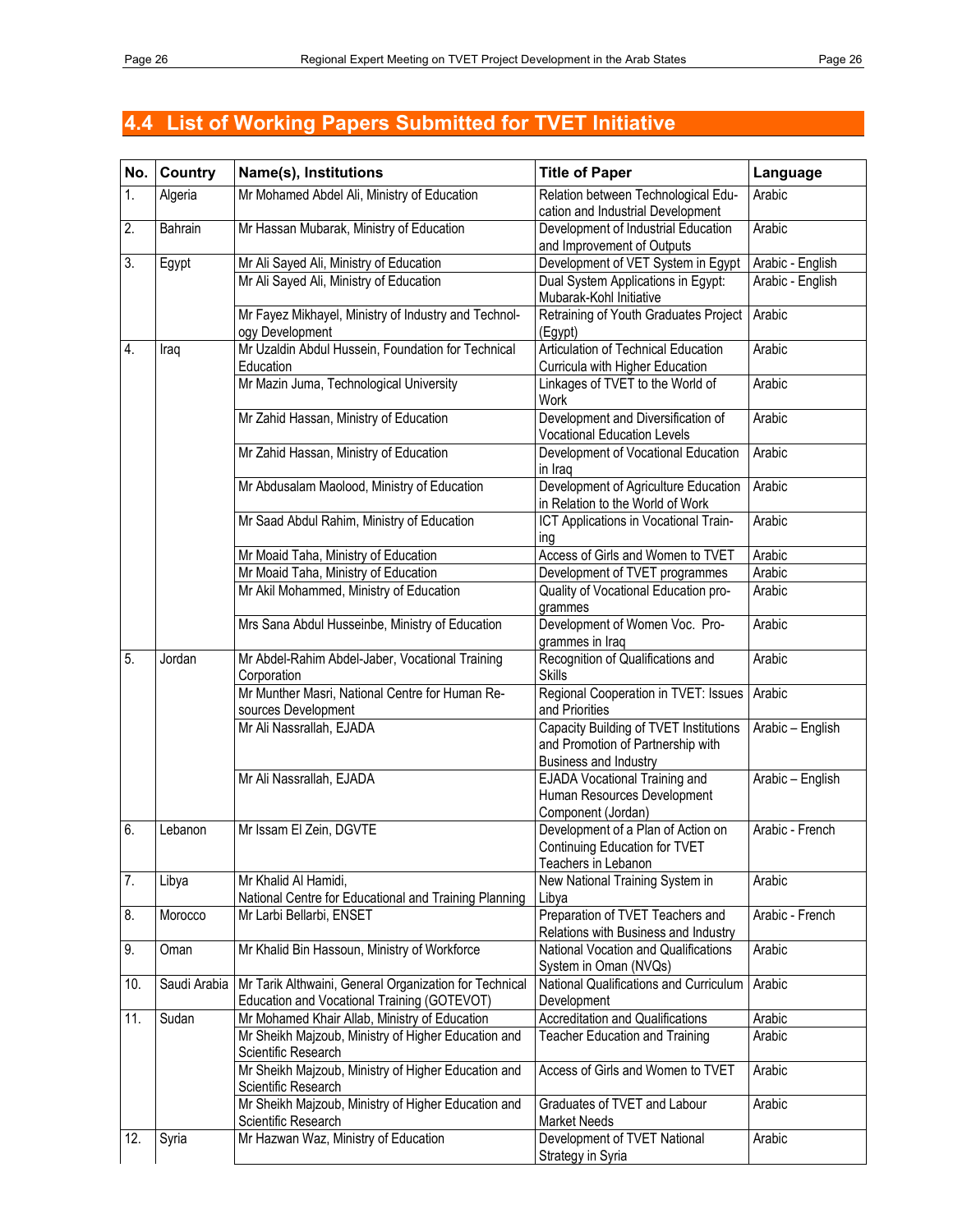|     |         | Mr Hazim Al Samman, Ministry of Agriculture                            | The Role of Agricultural Education<br>and Training in Agricultural Develop-<br>ment (Syria) | Arabic  |
|-----|---------|------------------------------------------------------------------------|---------------------------------------------------------------------------------------------|---------|
|     |         | Mr Hassan Hallawa, Ministry of Education                               | Accreditation Systems for TVET<br>Programmes and Specializations                            | Arabic  |
|     |         | Mr Mazin Najib, Ministry of Education                                  | Access of Girls and Women to TVET                                                           | Arabic  |
| 13. | Tunisia | Mr Hatim Amara, Ministry of Education and Training                     | <b>Teacher Education and Programme</b><br>Development in TVET                               | Arabic  |
|     |         | Mr Radi Al Mohairi, Ministry of Education and Training                 | Support to Technological Education in<br><b>General Education</b>                           | Arabic  |
| 14. | Yemen   | Mr Abdul Kaher Zaemey, Higher Council for<br><b>Community Colleges</b> | Development of New Post-Secondary<br>Education System in Yemen                              | English |

1. The call for discussion papers (Arabic/English) and most of the papers (as submitted by authors) are available on the website: www.unevoc.unesco.org/arabstates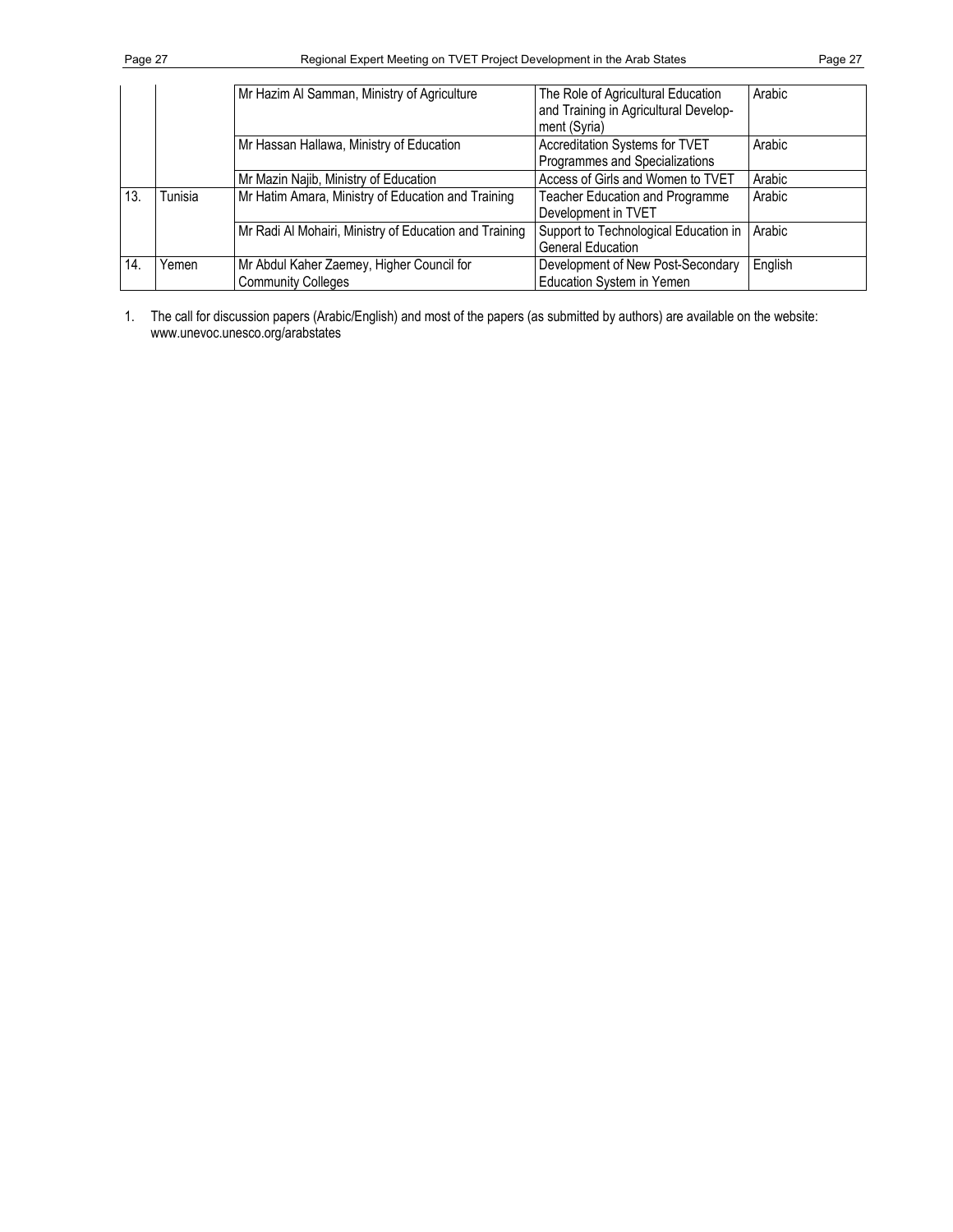# **4.5 Experts Opinions on Joint Cooperation in TVET Projects**

## **Overview of feedback**

# **Promoting Regional Co-operation in Technical and Vocational Education and Training in the Arab States**

# **Feedback for informal indication of interest: Overview**

1, 2, 3 = Ranking relevance for country  $(1 = high, 2 = medium, 3 = low)$ P = Interest in **P**articipating C = Interest in **Coordinating** 

| Nr Project<br>Proposal                                                                                   | Mubarak<br>Bahrain Egypt Hussain | Sayed                    | Abdul<br>Iraq | Α.<br>Jaber<br>Jordan  | Masri<br>Jordan | Nasrallah<br>Jordan | Hodaib<br>Lebanon | Saudi<br>Arabia        | Al-Amr Althwaini Magzoub<br>Saudi<br>Arabia | Sudan  | Khair<br>Allab<br>Sudan | Waz                 | Amara<br>Syria Tunisia | Zaeme<br>y          | $Al-$<br>Oraini<br>Yemen ABEGS | Akil<br><b>UNRWA</b> | No of<br>"high"<br>(1) | Killius<br>GTZ<br>rankings Lebanon | Saier<br>GTZ   | Nasser<br>GTZ<br>Lebanon Lebanon |
|----------------------------------------------------------------------------------------------------------|----------------------------------|--------------------------|---------------|------------------------|-----------------|---------------------|-------------------|------------------------|---------------------------------------------|--------|-------------------------|---------------------|------------------------|---------------------|--------------------------------|----------------------|------------------------|------------------------------------|----------------|----------------------------------|
| A1 Content and<br>quality of<br><b>TVET</b><br>programmes                                                | $\mathbf{1}$<br>P                | 2                        | P<br>C        | 1<br>P<br>C            | $\overline{2}$  | $\mathbf{1}$        | 1<br>P            | 1<br>P<br>$\mathsf{C}$ | 1<br>P<br>C                                 | 1<br>P |                         | 1<br>P              | 1<br>P<br>C            | $\overline{2}$      | P<br>$\mathsf{C}$              | $\mathbf{1}$         | 12                     | 1<br>P<br>C                        | 1<br>P         | 1<br>P                           |
| A2 Recognition,<br>Accred-<br>itation and<br>qualifi-<br>cations<br>framework                            | 1<br>P                           | 1                        | P<br>C        | 1<br>P<br>C            | $\overline{2}$  | 1<br>P              |                   | 1<br>P<br>C            | 1<br>P<br>C                                 |        | 1<br>P                  | P                   | P                      | 1<br>P              | C                              | $\overline{2}$       | 12                     | $\overline{2}$                     | $\overline{2}$ | 2<br>P                           |
| <b>B1</b> Professional<br>develop-<br>ment of<br><b>TVET</b><br>personnel                                | 2                                | 1<br>P<br>C              | 1<br>P<br>C   | $\overline{2}$         | 1<br>P<br>C     | $\overline{2}$      |                   | 1<br>P<br>C            | $\mathbf{1}$                                |        |                         | 2<br>P              | 1<br>P<br>C            | 1                   | 1<br>P<br>C                    | 1<br>P<br>C          | 9                      | 1<br>P<br>C                        | 1<br>P         | 1<br>P                           |
| B2 Access of<br>girls and<br>women to<br><b>TVET</b>                                                     | $\mathbf{1}$<br>C                | $\overline{2}$<br>P<br>C | 1<br>P        | $\overline{2}$         | $\overline{2}$  | $\overline{2}$      |                   | 1<br>C                 | 1                                           |        | 1<br>P                  | $\overline{2}$<br>P | $\overline{2}$         | $\overline{2}$      | 1<br>P<br>C                    | $\mathbf{1}$         | $\overline{7}$         | $\overline{2}$                     | 1<br>P         | $\overline{2}$<br>P              |
| C1 Private<br>sector<br>participation<br>in TVET pro-<br>grammes<br>and employ-<br>ment of<br>graduates  | $\overline{3}$                   | 1<br>P<br>C              | P<br>C        | $\overline{2}$         | 1<br>P<br>C     | 1<br>P              | 1<br>P            | 1<br>P<br>C            | 1<br>P<br>C                                 | P      |                         | 1<br>P              | $\mathbf{1}$           | $\overline{2}$<br>P | P<br>C                         | $\overline{2}$       | 11                     | 1<br>P<br>C                        | $\overline{2}$ | 2<br>P                           |
| C <sub>2</sub> Human<br>resource<br>develop-<br>ment<br>network for<br>small and<br>medium<br>enterprise | $\overline{3}$                   | $\overline{2}$           | P<br>C        | $\mathbf{1}$<br>P<br>C |                 | 1<br>P              | C                 | 1<br>C                 | 1<br>P<br>C                                 |        |                         | $\overline{2}$<br>P | 1<br>P<br>C            | 1<br>P              | 1<br>P<br>C                    | $\overline{2}$       | 8                      | $\mathbf{1}$<br>P<br>C             | $\mathbf{1}$   | P                                |
| C3 Training for<br>the informal<br>sector                                                                | 3                                | $\overline{2}$           | 1<br>P        | 1<br>P<br>C            |                 | $\overline{2}$      |                   | 1                      | $\mathbf{1}$                                |        |                         | 2<br>P              | $\overline{2}$         | 1<br>C              | 3                              | $\overline{2}$       | 5                      | $\overline{2}$                     | $\overline{2}$ | 2<br>P                           |